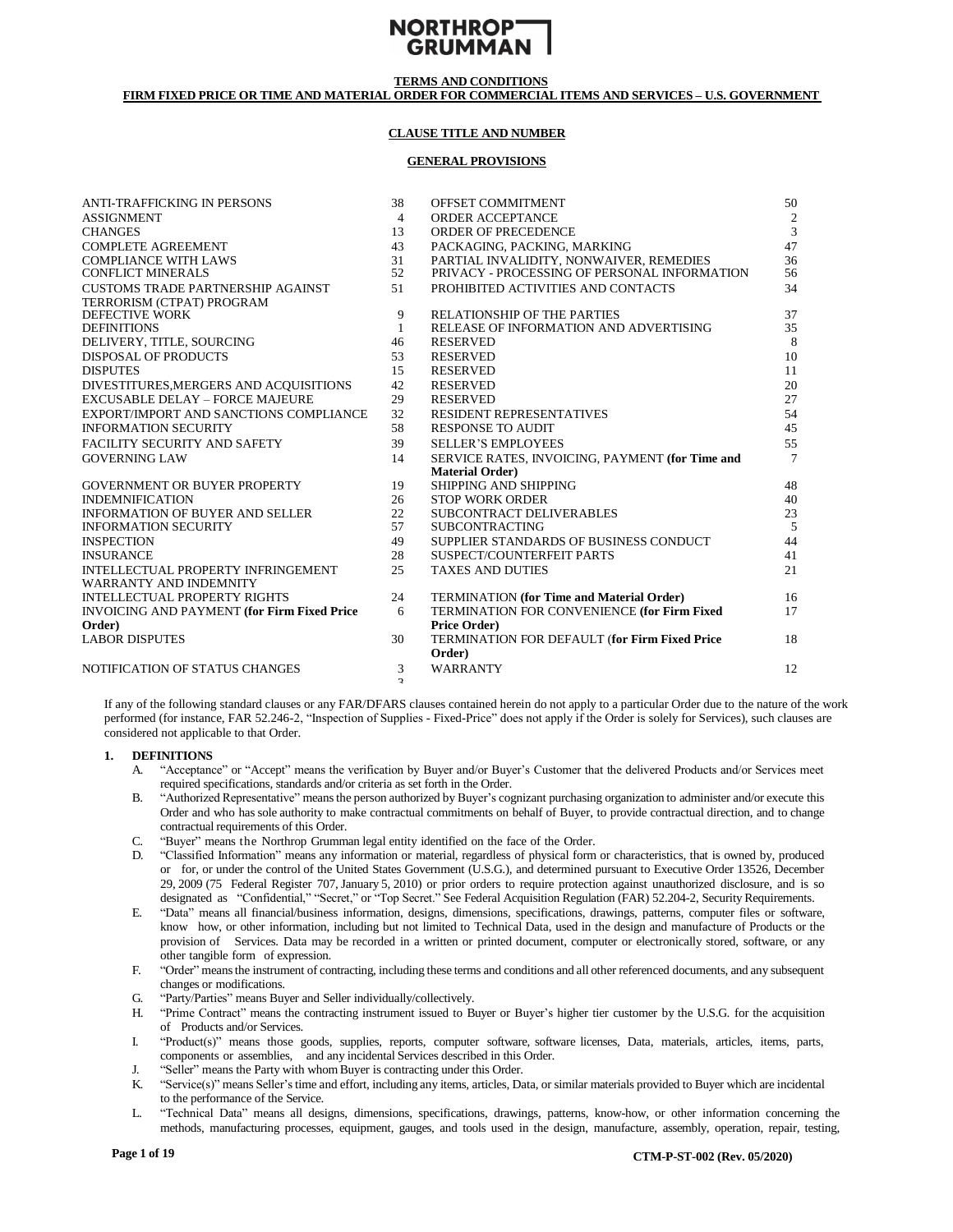# **TERMS AND CONDITIONS**

# **FIRM FIXED PRICE OR TIME AND MATERIAL ORDER FOR COMMERCIAL ITEMS AND SERVICES – U.S. GOVERNMENT**

maintenance, or modification of Products. This includes, but is not limited to, information in the form of blueprints, drawings, photographs, plans, instructions and documentation, or similar information used in the performance of Services. Technical Data may be recorded in a written or printed document, computer or electronic file, electro-magnetic tape or disc, software, or any other tangible form of expression. Technical Data also includes unclassified and Classified Information as defined in the International Traffic in Arms Regulations (ITAR) 22 Code of Federal Regulations (C.F.R.) § 120.10 and Technology, as defined in the Export Administration Regulations (EAR) Part 772 and Supplement 1 to Part 774.

- <span id="page-1-1"></span>M. "Defense Article" shall have the meaning defined in ITAR 22 C.F.R. § 120.6.
- N. "Defense Service" shall have the meaning defined in ITAR 22 C.F.R. § 120.9.

### **2. ORDER ACCEPTANCE**

- A. This Order is Buyer's offer to Seller to purchase the Products and/or Services described in this offer. Any additional terms proposed in Seller's acceptance of Buyer's offer including, but not limited to, shrink-wrapped or click-through terms not specifically negotiated and identified on the Order, which add to, vary from, or conflict with the terms herein are hereby objected to by Buyer. Any such proposed terms shall be void and the terms herein shall constitute the complete and exclusive statement of the terms and conditions of the contract between the Parties and may hereafter be modified only by written instrument executed by the authorized representatives of both Parties. If this Order carries a Defense Priorities & Allocations System (DPAS) rating, Seller shall provide unqualified written acceptance or rejection to Buyer's Authorized Representative within fifteen (15) working days after receipt of a DO rated order and within ten (10) working days after receipt of a DX rated order. For non-DPAS rated orders, any of the following shall constitute Seller's unqualified acceptance of this Order and these terms and conditions: (a) acknowledgement of this Order; (b) furnishing of any part of the Products and/or Services under this Order; (c) acceptance of any payment for the Products/Services under this Order; or (d) commencement of performance under this Order.
- B. If, after acceptance of the Order or at any time during the performance of this Order, Seller believes that any portion of this Order is inaccurate, inconsistent or incomplete, Seller shall promptly notify Buyer in writing identifying any discrepancies and requesting resolution before proceeding or continuing with the portion of this Order in question. In the event that the Seller fails to contact Buyer in a timely manner to resolve said discrepancies or inconsistencies and Seller proceeds with or continues any work in question, Seller shall be deemed to have proceeded on its own accord and shall be solely responsible for any errors or omissions, including all associated cost or schedule impacts or both resulting therefrom.

### <span id="page-1-2"></span>**3. ORDER OF PRECEDENCE**

In the event of any inconsistency between any parts of this Order, the inconsistency shall be resolved by giving precedence in the following order:

- A. Contract Security Classification Specifications
- Change Order Document
- C. Order Document
- D. Order Terms and Conditions (including any referenced Addenda)
- E. FAR/Defense FAR Supplement (DFARS) and Other Agency Supplemental Clauses
- Statement of Work
- G. Specifications/Drawings
- H. Quality/Mission Assurance Requirements
- I. Supplier Data Requirements List (SDRL)/Data Item Description (DID)
- Other Referenced Documents

### <span id="page-1-0"></span>**4. ASSIGNMENT**

- A. Seller shall not assign or transfer, in whole or in part, this Order or any of its rights, payments, claims or interest under this Order without Buyer's prior, written consent. Any purported assignment in contravention of this clause shall be deemed null and void.
- B. Buyer may make direct settlements or adjustments in price, or both, with Seller under the terms of this Order notwithstanding any assignment of claims for money due or to become due under this Order and without notice to the assignee.

### <span id="page-1-3"></span>**5. SUBCONTRACTING**

- A. Seller shall not subcontract the entirety or any part of this Order without the prior written authorization of Buyer, and Seller shall require an agreement with conforming performance requirements from immediate and lower-tier suppliers. This restriction on subcontracting shall not apply to authorized distributors, dealers, jobbers or industrial suppliers nor shall it apply to purchases of standard commercial articles, including electronic components or raw materials including castings, forgings, and rough welded structures on which Seller will perform further work.
- B. No subcontract placed under this Order shall provide for payment on a cost-plus-percentage-of-cost basis and Seller agrees to select subcontractors/suppliers on a competitive basis to the maximum practical extent consistent with the objectives and requirements of this Order.
- C. Any subcontract, assignment, or other transfer of rights or obligations arising under this Order and made to a foreign person, as defined in the International Traffic in Arms Regulations or the Export Administration Regulations, must comply with the Export and Import Compliance clause herein.

### <span id="page-1-4"></span>**6. INVOICING AND PAYMENT (for Firm-Fixed Price Order)**

- A. Unless otherwise specified in the Order, Seller will refer to Buyer's invoice instructions document on the Online Automated Supplier Information System (OASIS) website located at http://www2.northropgrumman.com/suppliers/OASISDocuments/SupplierInvoiceInstructions.pdf for invoicing and submission information.
- B. Payment terms will be stated in the Order. Payment due dates, including discount periods, will be calculated from the date of Buyer's Acceptance of Product(s) or Service(s) or correct invoice, whichever is later. Any applicable discount will be taken on the full amount invoiced. Buyer has the right, without loss of discount privileges, to pay invoices covering Products shipped in advance of schedule on the normal maturity after the date specified for delivery. Payment shall not constitute Acceptance or approval of Products or Services rendered. At any time prior to final payment under this Order, Buyer may have invoices validated. Payment of Seller's invoices shall be subject to adjustment for any amounts found to have been improperly invoiced. Buyer shall be entitled at all times to set off (a) any amount owing at any time from Seller to Buyer or any of its affiliated companies; (b) any damages resulting from Seller's default under or breach of any contract (including any purchase order and these terms); (c) any adjustment for shortage or rejection and any associated costs, against any amount payable at any time by Buyer or any of its affiliated companies to Seller.
- C. Release of Financial Liability and Claims. All amounts accrued and made payable by the Buyer to the Seller under this Purchase Order shall be invoiced in full no later than one hundred and eighty (180) days from the contractual end date of performance (The Limitation Period).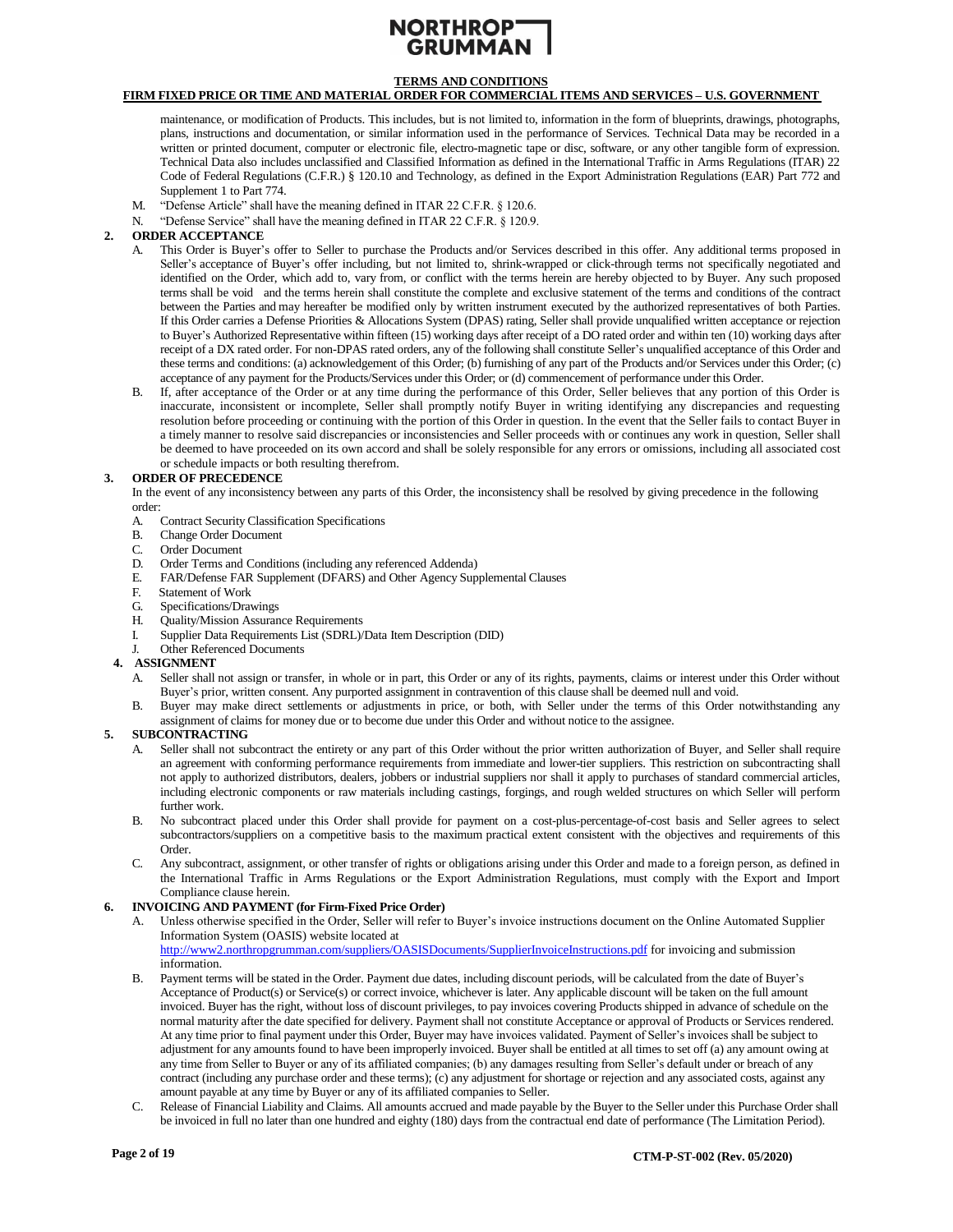# **TERMS AND CONDITIONS**

# **FIRM FIXED PRICE OR TIME AND MATERIAL ORDER FOR COMMERCIAL ITEMS AND SERVICES – U.S. GOVERNMENT**

Unless otherwise mutually agreed to by the Parties, Seller hereby agrees to release and discharge the Buyer, its officers, agents, and employees, successors and assigns of and from all liabilities, obligations, and claims arising out of or under this Purchase Order, where such are submitted after the stated one hundred and eighty (180) day "Limitation Period".

D. Payments to Seller must be made to an office or branch of a regulated bank located in the jurisdiction where the Seller maintains its principal place of business or is providing the Products or Services under this Order, unless prior written consent is received from Buyer.

# <span id="page-2-1"></span>**7. SERVICE RATES, INVOICING, PAYMENT (for Time and Material Order)**

- A. The rates for straight time and overtime work, which Seller will bill Buyer, for Services furnished under this Order, shall be those set forth in this Order. Buyer shall make no payment for work performed during holiday, or other overtime periods, unless such work is expressly authorized by Buyer.
- B. Seller represents that the rates set forth in this Order include all profit, wages, salaries, overhead, taxes, and other costs and expenses.
- C. Unless otherwise specified in the Order, Seller will refer to Buyer's invoice instructions document on the Online Automated Supplier Information System (OASIS) website located at <http://www2.northropgrumman.com/suppliers/OASISDocuments/SupplierInvoiceInstructions.pdf> for invoicing and submission

information.

- D. All work performed beyond the stated expiration date or total funding of this Order will be at Seller's "own risk." No legal liability on the part of Buyer may arise until Seller receives written notice from Buyer that the period of performance has been extended and funding is available.
- E. Payment terms will be stated in the Order. Payment due dates, including discount periods, will be calculated from the date of Buyer's Acceptance of Product(s) or Service(s) or correct invoice, whichever is later. Any applicable discount will be taken on the full amount invoiced. Buyer has the right, without loss of discount privileges, to pay invoices covering Products shipped in advance of schedule on the normal maturity after the date specified for delivery. Payment shall not constitute Acceptance or approval of Products or Services rendered. At any time prior to final payment under this Order, Buyer may have invoices validated. Payment of Seller's invoices shall be subject to adjustment for any amounts found to have been improperly invoiced. Buyer shall be entitled at all times to set off (a) any amount owing at any time from Seller to Buyer or any of its affiliated companies; (b) any damages resulting from Seller's default under or breach of any contract (including any purchase order and these terms); (c) any adjustment for shortage or rejection and any associated costs, against any amount payable at any time by Buyer or any of its affiliated companies to Seller.
- F. Release of Financial Liability and Claims. Within one hundred and twenty (120) days (or longer period if approved in writing by the Buyer) after settlement of the final annual indirect cost rates for all years of a physically complete Order, the Seller shall submit a completion invoice or voucher to reflect the settled amounts and rates. The Seller is responsible for providing status of any Seller audits to the Buyer upon request. If the Seller fails to submit a completion invoice or voucher within the time specified above, the Buyer may- (A) Determine the amounts due to the Buyer under the Order; and (B) Record this determination in a unilateral modification to the Order. This determination shall constitutes the final decision of the Buyer in accordance with the Disputes clause.

Billing rates. Until final annual indirect cost rates are established for any period, the Buyer shall reimburse the Seller at billing rates established in the Order, subject to adjustment when the final rates are established. These billing rates- (1) Shall be the anticipated final rates; and (2) May be prospectively or retroactively revised by mutual agreement, at either Party's request, to prevent substantial overpayment or underpayment

### **8. {RESERVED}**

### <span id="page-2-0"></span>**9. DEFECTIVE WORK**

- A. Notwithstanding any prior Acceptance, Buyer may reject or require prompt correction of any Products or Services which are, in Buyer's judgment, defective in material or workmanship or otherwise fail to meet the drawings, designs, statement of work, specifications or other technical documents, or other requirements of this Order.
- B. If Seller delivers defective or nonconforming Products or Services, Buyer may:
	- 1. Accept all or part of the defective or non-conforming Products or Services at an equitable price reduction or credit against any amounts that may be owed to Seller under this Order or otherwise; or
	- 2. Reject all or any part of a delivery or performance of defective or non-conforming Products or Services and demand delivery of conforming Products or re-performance of Services. All rejected Products shall be shipped back to Seller at Seller's expense and any re-performance of defective or nonconforming Services shall be at no cost to Buyer; or
	- 3. Make or perform, or have a third party make or perform, all repairs, modifications, or replacements necessary to enable such Product or Service to comply in all respects with Order requirements and charge the expense incurred to Seller; or
	- 4. Terminate this Order for default in whole or in part.
- C. Any rejected or corrected Products or Services shall not thereafter be tendered for Acceptance unless the former rejection or requirement for correction is disclosed. All repair, replacement and other correction and redelivery shall be completed within the original delivery schedule unless otherwise directed by Buyer.
- D. Seller shall immediately notify Buyer upon discovery of actual or potential defects or non-conformance affecting delivered Product or performed Service.

# **10. {RESERVED}**

# **11. {RESERVED}**

- <span id="page-2-2"></span>**12. WARRANTY**
	- A. Seller expressly warrants that all Product(s) delivered and Service(s) performed hereunder shall be free from defects, shall be of good materials and workmanship, shall conform to all requirements of this Order, and shall be free of any claim of any third party.
	- The foregoing warranties shall survive inspection and Acceptance of, and payment for, the Product(s) delivered and Service(s) performed hereunder and shall remain in effect as to each Product furnished or Service performed and shall run to Buyer, its successors, assigns, and customers. These warranties shall not be deemed to limit any warranties of additional scope given to Buyer by Seller, nor limit Buyer's rights or Seller's obligations under any other provision of this Order, at law or in equity. No warranties are waived by Buyer supplying, reviewing, commenting upon, or approving plans, specifications, or Data, issuing changes to this Order, or inspecting or Acceptance of the Product(s) or Service(s) or both.
	- C. If Buyer determines the Product(s) or Service(s) or both do not to meet the warranties and guarantees specified herein, Buyer may, within its sole discretion, return such Product(s) to Seller at Seller's expense, for correction, replacement or credit, plus transportation charges, or refuse to confirm satisfactory completion of Service(s) and require Seller re-perform such Service(s). If repair, replacement, or reperformance of the Product(s) or Service(s) or both is not timely, Buyer may elect to return, repair, replace, or re-procure the nonconforming Work at Seller's expense. Any corrected, replaced, or repaired Product(s) or re-performed Service(s) shall be subject to the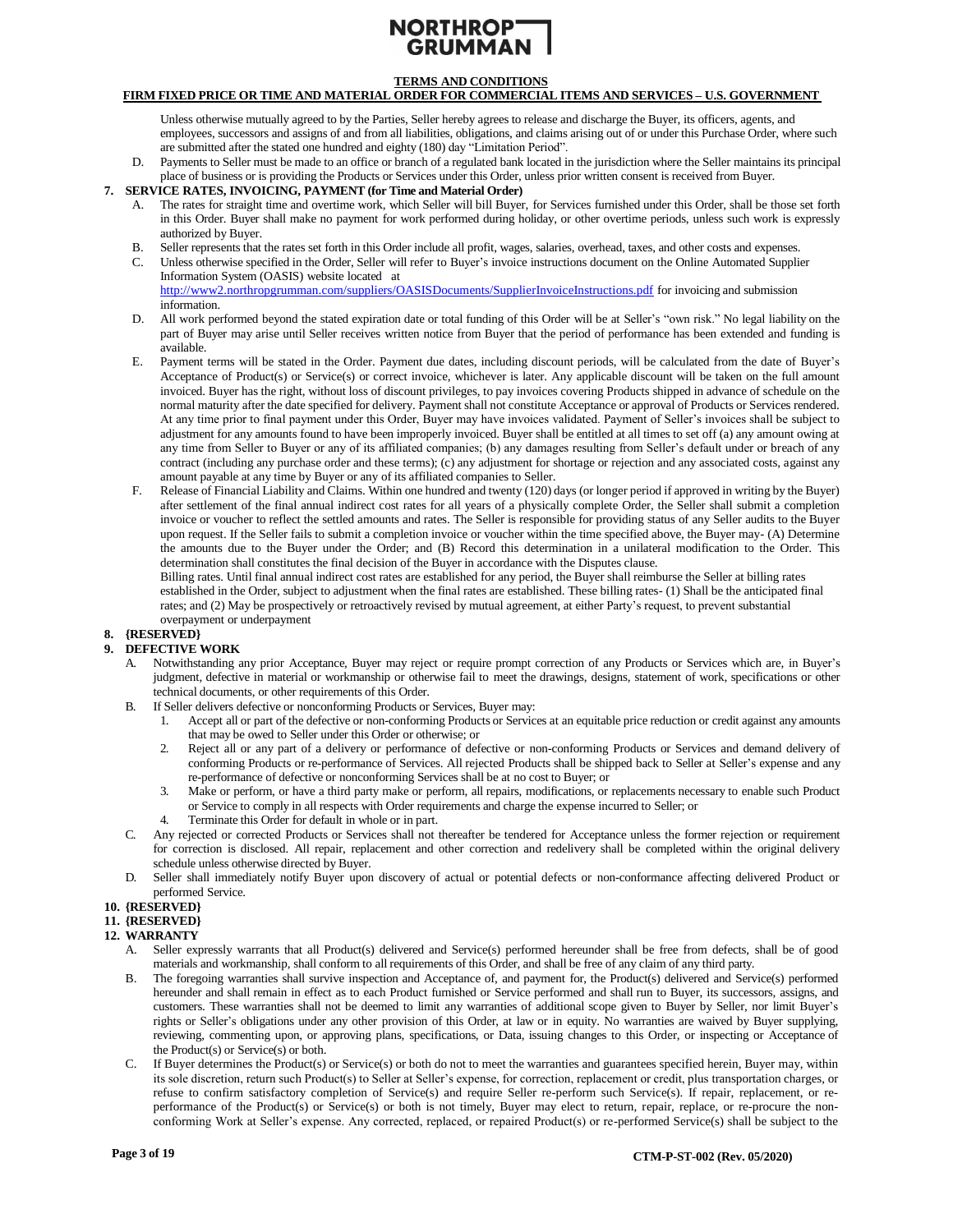# **TERMS AND CONDITIONS**

#### **FIRM FIXED PRICE OR TIME AND MATERIAL ORDER FOR COMMERCIAL ITEMS AND SERVICES – U.S. GOVERNMENT**

provisions of this Clause to the same extent as initially furnished hereunder for the remaining Warranty Period. Should Buyer's customer require Acceptance of the Product(s) or Service(s) or both not conforming to this warranty, payment will be made at an equitable reduction in price.

D. Should there be a failure of the Product(s) or Service(s) or both after final Acceptance by Buyer, Seller shall fully cooperate with Buyer

#### <span id="page-3-0"></span>and Buyer's customer in the investigation of the failure or anomaly. Seller consents to provide any and all information related to the failure. **13. CHANGES**

- A. Buyer's Authorized Representative may at any time, by written order, and without notice to sureties or assignees, if any, make changes within the general scope of this Order. in (1) drawings, designs, statement of work, specifications, planning and /or other technical documents; (2) method of shipment, packaging, or packing; (3) time and place of inspection, delivery or Acceptance; (4) reasonable adjustments in quantities and/or delivery schedules; (5) place of performance of the Service; (6) the amount of Buyer/Government furnished property; and (7) terms and conditions required to meet Buyer's obligations under its Prime Contracts, including, but not limited to, any mandatory flowdown clauses.
- B. If any authorized change causes an increase or decrease in the cost or time required to perform this Order, Buyer and Seller shall negotiate an equitable adjustment in the price and/or schedule, to reflect the increase or decrease. Buyer shall modify this Order in writing accordingly.
	- 1. Any claim for adjustment shall be unconditionally waived unless: (i) asserted in writing and delivered to Buyer's Authorized Representative within fifteen (15) days of the date of the written change order and (ii) a fully supported proposal is delivered to Buyer's Authorized Representative within thirty (30) days of the date of the written change order.
	- 2. If Seller claims the cost of any Product made obsolete or excess, Buyer shall have the right to prescribe the manner of disposition of the Product to include the right to acquire that Product for cost claimed.
	- 3. Buyer, its Authorized Representatives, and its customer have the right to examine any of Seller's pertinent books and records for the purpose of verifying Seller's claim. However, at Seller's request, in lieu of Buyer, a mutually agreeable third party can examine books and records to verify Seller's claim.
	- 4. Failure to agree to any adjustment shall be a dispute within the meaning of the "Disputes" clause hereof. However, Seller shall not be excused from proceeding with this Order as changed.
- C. Buyer's engineering, technical personnel and other representatives may from time to time render assistance or give technical advice or discuss issues or engage in an exchange of information with Seller's personnel concerning the Products or Services hereunder. No such action shall be deemed to be a change, nor shall it be the basis for an equitable adjustment, and no such action shall relieve Seller of its obligations under this Order.

#### <span id="page-3-2"></span>**14. GOVERNING LAW**

Both Parties agree that, irrespective of the place of performance of this Order, this Order will be governed, construed, and interpreted according to the law of the Commonwealth of Virginia, without regard to its conflict of laws principles. The 1980 United Nations Convention on Contracts for the International Sale of Goods and its related instruments will not apply to this Order.

#### <span id="page-3-1"></span>**15. DISPUTES**

- A. Any dispute arising under or in connection with this Order with respect to the rights, duties, or obligations of the Parties shall be submitted in writing for resolution to ascending levels of management of the respective Parties.
- B. If a dispute cannot be resolved to both Parties' mutual satisfaction, after good faith negotiations, within ninety (90) days from the date the written claim is received by the other Party, or such additional time as the Parties agree upon in writing, either Party may bring suit only in the state or federal court located in the Commonwealth of Virginia. Seller consents to personal jurisdiction for this purpose in the Commonwealth of Virginia.
- C. Pending any prosecution, appeal, or final decision referred to in this clause, or the settlement of any dispute arising under this Order, both Parties shall proceed diligently, with their respective obligations under this Order.
- D. To the maximum extent permitted by law, the Parties waive any right to a jury trial.
- E. In no event shall Buyer be liable for anticipated profits, incidental or consequential damages. Buyer's liability on any claim, of any kind and for any loss or damage arising out of, connected with or resulting from this Order, or from the performance or breach thereof shall, in no case, exceed the price allocable to the Products and/or Services, or unit thereof, which gives rise to the claim. Buyer shall not be liable for penalties of any description. Any action resulting from any breach on the part of Buyer as to the Products and/or Services delivered hereunder must be commenced within one year after the cause of action has accrued.
- F. In no event shall Seller acquire any direct claim, or direct course of action against the U.S.G. except as approved by Buyer pursuant to this clause or as otherwise authorized by law.

#### <span id="page-3-3"></span>**16. TERMINATION (for Time and Material Order)**

Buyer, without cause or prior preliminary notification, may terminate this contract, in whole or in part, when it is in the best interest of Buyer. If this contract is so terminated, Buyer shall be liable only for payment in accordance with the payment provisions of this contract for Services rendered prior to the effective date of termination, and Seller shall have no claim against Buyer for Services not performed, anticipatory profits lost or indirect or consequential damages claimed to have been suffered by reason of such termination.

# <span id="page-3-4"></span>**17. TERMINATION FOR CONVENIENCE (for Firm Fixed Price Order)**

- A. This Order and any and all rights granted and obligations assumed hereby may be terminated in whole or part by Buyer giving written notice to Seller. Upon receipt of a notice of termination, and except as otherwise directed by Buyer, Seller shall immediately, as to the terminated portion of this Order and regardless of any delay in determining or adjusting any amounts due under this clause, promptly stop work, notify subcontractors to stop work, and protect property in Seller's possession in which Buyer has or may acquire an interest.
- B. As directed by Buyer, Seller shall transfer title and possession to Buyer of any inventory and property, including plans, drawings, and information held by Seller which is for Buyer's Order. In accordance with Buyer's instructions, Seller shall assign to Buyer all right, title, and interest of Seller under the subcontracts of Seller that are terminated, in which case Buyer shall have the right to settle or to pay any termination settlement proposal arising out of those terminations. With approval or ratification to the extent required by Buyer, Seller shall settle all outstanding liabilities and termination settlement proposals arising from the termination of Seller's subcontracts; the approval or ratification will be final for purposes of this clause.
- C. Seller shall submit a termination settlement proposal within sixty (60) days after the effective date of the termination notice incorporating all claims of Seller in the form and with the certification prescribed by Buyer. Seller and Buyer may agree upon the whole or any part of the amount to be paid because of the termination and the Order shall be amended and Seller paid the agreed amount. In no event shall payment to Seller exceed the total Order price as reduced by the amount of payments previously made and the Order price of work not terminated. The cost principles and procedures of FAR Part 31, in effect on the date of this Order, shall govern all costs claimed, agreed to, or determined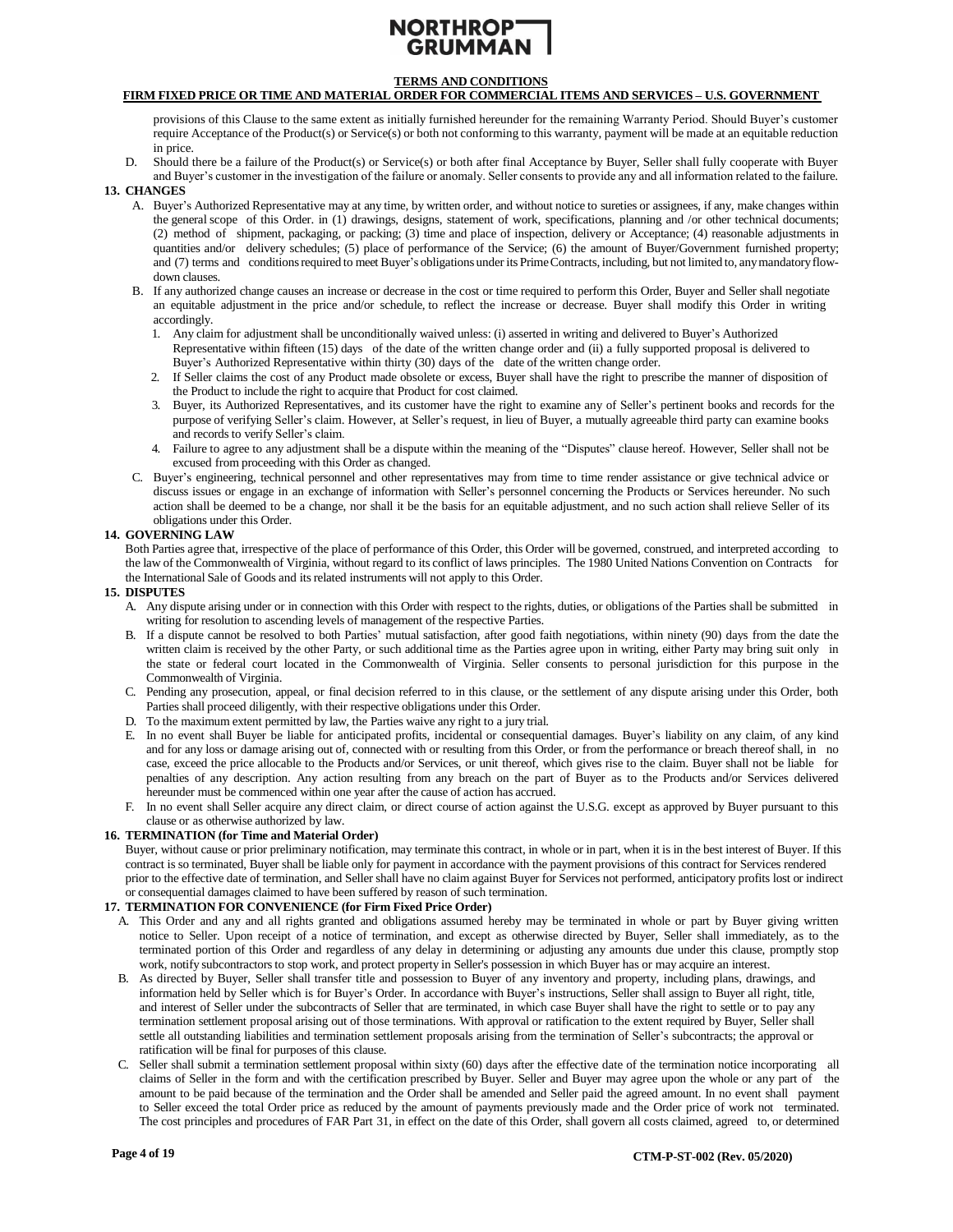# **TERMS AND CONDITIONS**

# **FIRM FIXED PRICE OR TIME AND MATERIAL ORDER FOR COMMERCIAL ITEMS AND SERVICES – U.S. GOVERNMENT**

under this clause.

D. Unless otherwise provided in this Order, Seller shall maintain all records and documents relating to the terminated portion of this Order for three (3) years after final settlement. This includes all books and other evidence bearing on Seller's costs and expenses under this Order. Seller shall make these records and documents available to Buyer, at Seller's office, at all reasonable times, without any direct charge.

#### <span id="page-4-3"></span>**18. TERMINATION FOR DEFAULT (for Firm Fixed Price Order)**

- A. Subject to paragraphs C and D below, Buyer may terminate this Order in whole or in part, by written notice of default to Seller if Seller:
	- 1. Fails to deliver the Products or to perform the Services within the time specified in this Order or any extension;
	- 2. Fails to make progress so asto endanger performance of this Order or to perform any of the other provisions of this Order and does not cure that failure within a period of ten (10) days after receipt of the notice from Buyer specifying Seller's failure to perform; or
	- 3. Becomes insolvent or makes a general assignment for the benefit of creditors, or files or has filed against it a petition of bankruptcy or pursues any other remedy under any other law relating to the relief for debtors, or in the event a trustee or receiver is appointed for Seller's property or business; or assignment.
- B. If Buyer terminates this Order in whole or in part, it may acquire, under the terms and in the manner Buyer considers appropriate, Products or Services similar to those terminated, and Seller will be liable to Buyer for any excess costs for those Products or Services. However, Seller shall continue the work not terminated. In addition, Buyer may rework or repair any Product or re-perform any Service, at Seller's cost.
- C. If the failure to perform is caused by the default of a subcontractor of Seller at any tier, and if the cause of the default is beyond the control of both Seller and subcontractor, and without the fault or negligence of either, Seller shall not be liable for any excess costs for failure to perform, unless the subcontracted Products or Services were obtainable from other sources in sufficient time for Seller to meet the required delivery schedule.
- D. If this Order isterminated for default, Buyer may require Seller to transfer title and deliver to Buyer, as directed by Buyer, any (1) completed Products, and (2) partially completed Products and materials, parts, tools, dies, jigs, fixtures, plans, drawings, information, and contract rights (collectively referred to as "manufacturing materials" in this clause) that Seller has specifically produced or acquired for the terminated portion of this Order. Upon direction of Buyer, Seller shall also protect and preserve property in its possession in which Buyer has an interest.
- E. Buyer shall pay the Order price for completed Products delivered or Services performed and Accepted. Seller and Buyer shall agree on the amount of payment for manufacturing materials delivered and Accepted and for the protection and preservation of the property.
- F. Buyer shall, at its option, have the right to set off against, or appropriate and apply to the payment or performance of any obligation, sum or amount owing at any time to Buyer under this Order, all deposits, amounts, or balances held by Buyer for the account of Seller, any amounts owed by Buyer to Seller, and any sum Buyer determines to be necessary to protect Buyer against loss because of outstanding liens or claims of former lien holders.

G. The rights and remedies of Buyer in this clause are in addition to any other rights and remedies provided by law or under this Order.

#### <span id="page-4-0"></span>**19. GOVERNMENT OR BUYER PROPERTY**

- A. Title to all property furnished to Seller by Buyer or U.S.G., or paid for by Buyer or U.S.G. shall remain with Buyer or U.S.G., as applicable. Seller shall not alter or use such property for any purpose or for any other Party other than that specified by Buyer or U.S.G., without the prior written consent of Buyer or U.S.G. If Buyer or U.S.G. agrees to pay Seller for acquisition of tooling and equipment, either separately or as a stated part of the unit price of Products purchased herein, title to the same shall pass to Buyer or U.S.G., as applicable, upon (i) commencement of processing for use in performance of this Order, or (ii) Buyer payment therefore, whichever occurs first.
- B. Seller shall assume the risk of, and be responsible for, any loss, theft, destruction of or damage to Buyer property while in Seller's possession or control. If Seller damages any property, Seller shall be responsible for making repairs, or replacement, at no cost to Buyer.
- C. Seller shall assume full risk of loss, and be responsible for, any loss, theft, destruction of or damage to U.S.G. property while in Seller's possession or control and shall be responsible for making repairs or replacing the item at no cost to the U.S.G. when FAR 52.245-1, Alternate 1, applies to this Order (Reference Section 58 of the terms and conditions for applicability). If FAR 52.245-1 is applicable, then Seller shall have limited risk of loss for lost or damaged U.S.G. property and shall seek relief of accountability to the Buyer in accordance with FAR 52.245-1 (f)(1)(vii).
- D. Upon Buyer's or U.S.G.'s written request to Seller for any property under this clause, if Seller cannot locate Buyer or U.S.G. property within five (5) days, Seller shall notify Buyer or U.S.G. that the item was not located and Seller subsequently has twenty (20) days to find the misplaced property. After such period, if it has not been located, the property shall be deemed "lost" and at Buyer's or U.S.G's election, Seller shall either reimburse Buyer or U.S.G. for the replacement and all related delay costs, or remake the lost property at no cost to Buyer or U.S.G., or seek relief of accountability depending the applicable risk of loss provisions of this Order.
- E. Seller shall return all Buyer or U.S.G. owned property in a condition as good as when received except for reasonable wear and tear. Seller shall establish and maintain a property control system approved by Buyer and in accordance with the provisions of FAR 52.245-1 for the control of U.S.G. or Buyer owned property. Seller shall also notify Buyer if its property system is deemed inadequate by the U.S.G. If Seller's property control system is deemed inadequate at the time of award of this Order or becomes disapproved anytime during performance of this Order, then the provisions FAR 52.245-1 **Alternate 1** shall automatically apply and Seller shall assume full risk of loss for U.S.G. property regardless of the contract type of the Order or the basis of award. At all times, Buyer and the U.S.G., as applicable, shall have access to Seller's facilities for the purpose of reviewing its compliance with the management of U.S.G. or Buyer property related to this Order.

# **20. {RESERVED}**

### <span id="page-4-2"></span>**21. TAXES AND DUTIES**

The price of this Order includes all applicable foreign and domestic federal, state, and local taxes, duties, tariffs, and similar fees ("Taxes") levied upon, or measured by, the sale, the sales price, or use of Products and/or the performance of Services associated with this Order. Seller shall separately list on its invoice (or voucher) any Taxes. Seller shall comply with any reasonable request by Buyer regarding Tax payments under protest and shall make appropriate adjustmentsto afford Buyer the benefit of any refund or reduction in Taxes.

#### <span id="page-4-1"></span>**22. INFORMATION OF BUYER AND SELLER**

- A. Unless expressly stated otherwise herein, the exchange of information under this Order shall be governed by this Order and, in particular this Clause, which supersedes any prior agreement between Buyer and Seller to protect information relating to the purpose of this Order.
- B. Definitions
	- 1. "Information" shall mean information disclosed by the Parties to support their performance under this Order.
	- 2. "Proprietary Information" shall mean Information which (i) is provided or otherwise made available by the disclosing Party (hereinafter the "Disclosing Party") to the receiving Party (hereinafter the "Receiving Party"); and, (ii) is marked proprietary or bears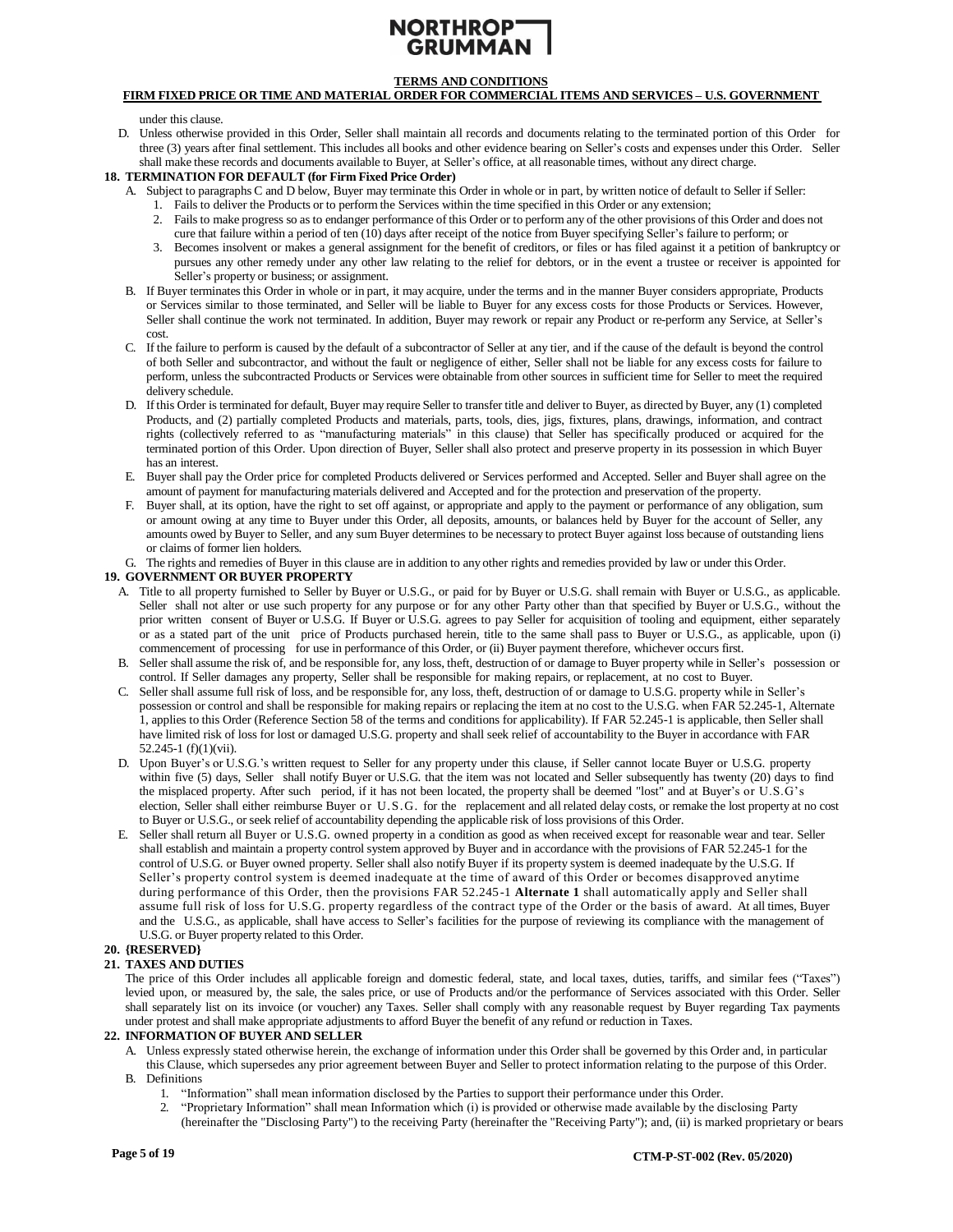# NORTHROP<sup>-</sup> **GRUMM/**

# **TERMS AND CONDITIONS**

# **FIRM FIXED PRICE OR TIME AND MATERIAL ORDER FOR COMMERCIAL ITEMS AND SERVICES – U.S. GOVERNMENT**

a marking of like import and includes any information marked with a restrictive legend as prescribed in DFARS 252.227-7013 or 252.227-7014 or in FAR 52.227-14. Information accessed or made available in electronic form shall be considered Proprietary Information if: (A) any display of the Information also displays a proprietary legend or (B) if such Information is accessed or made available to the Receiving Party via a secure website or portal controlled or managed by the Disclosing Party. Orally or visually disclosed Information shall be deemed Proprietary Information only if identified as proprietary at the time of disclosure and summarized and confirmed in a written and labeled description delivered to the Receiving Party within thirty (30) days.

- C. The Receiving Party shall hold all Proprietary Information in confidence and restrict disclosure thereof to only its employees, contract labor and agents who have a need to know so that the Receiving Party may perform its obligations under this Order and are under obligations to hold such information in confidence under terms and conditions at least as restrictive as the terms and conditions of this Order.
- D. Seller agrees to use Buyer's Proprietary Information only for purposes necessary for performing this Order, without first obtaining Buyer's written authorization. Seller further hereby grants to Buyer a non-exclusive, irrevocable, worldwide, right and license to copy, modify, use and disclose to the U.S. Government or any higher tier contractor, any information received from Seller, including Seller's Proprietary Information, for the performance of this Order and any higher tier contract from which this Order is issued.

Seller agrees that Buyer may share Seller's information with other subcontractors under Buyer's higher tier or Prime Contract, if the other subcontractors need to use Seller's information to complete their subcontracts provided that (1) any restrictive markings remain on the information, (2) the other subcontractor is under an obligation to protect Seller's Proprietary Information to the same degree as provided herein; and, (3) the other subcontractor's use of the information is limited to performance of a subcontract under Buyer's higher tier or Prime Contract.

If Buyer's higher tier or Prime Contract, under which this Order is issued, is part of a Government program that is implemented through separate contracts between the Government and two or more contractors, one of which is Buyer ("Government Program"), and, if the Government requires Buyer and the other contractors to coordinate or integrate work for this Government Program; then, Seller agrees that Buyer may share Seller's information with the other contractors that need to use Seller's information to complete their contractual obligations for the Government Program, provided that (1) any restrictive markings remain on Seller's information; (2) the contractors are under an obligation to protect Seller's Proprietary Information to the same degree as provided herein; and, (3) the contractor's use of Seller's information is limited to performance of contractor's contract for the Government Program. This clause 22 shall survive termination or expiration of this Order.

- E. The Receiving Party agrees to use at least the same degree of care in safeguarding the Disclosing Party's Proprietary Information, including during storage and transmittal, as it uses for its own Proprietary Information, but in no case less than reasonable care. Promptly upon discovery of an unauthorized disclosure, access or use, the Receiving Party shall: (a) notify the Disclosing Party; (b) make reasonable attempts to retrieve the Proprietary Information; (c) comply with any reasonable written requests of Disclosing Party regarding such unauthorized disclosure, access or use; and (d) review and, take other reasonable action as appropriate to prevent any future unauthorized disclosures, accesses or uses. Proprietary Information shall not be copied or reproduced, except for such copies as may reasonably be required for the Receiving Party to perform its obligations under this Order. If the Proprietary Information is copied or reproduced in whole or in part, the copy or reproduction shall carry the same marking as that which appears on the original.
- F. Exceptions. The Receiving Party shall not be liable hereunder for use or disclosure of Proprietary Information which occur after such Proprietary Information:
	- 1. is or becomes publicly known through no wrongful act of the Receiving Party; or
	- 2. is known to or in the possession of the Receiving Party without restriction on disclosure or use through no wrongful act of the Receiving Party, as evidenced by competent proof; or
	- 3. is rightfully received by the Receiving Party from a third party without restriction and without breach of this Agreement; or
	- 4. is independently developed by the Receiving Party without the use of or reference to the Proprietary Information.

In addition, the Receiving Party shall not be liable hereunder for use or disclosure of Proprietary Information if such Proprietary Information is disclosed to satisfy a legal order by a court of competent jurisdiction or United States Government (U.S.G.) action; provided, however, that the Receiving Party shall first advise the Disclosing Party within sufficient time prior to the disclosure so that the Disclosing Party has the opportunity to seek appropriate relief from the court or governmental order, and provided further that the Receiving Party shall disclose only those portions of the Proprietary Information legally required to be disclosed and request confidential treatment of the Proprietary Information by the court or governmental entity.

- G. All documents and other tangible media (excluding Products) transferred in connection with this Order, together with any copies thereof, are and remain the property of Buyer.
- H. Neither the existence of this Order nor the disclosure hereunder of Proprietary Information or any other information shall be construed as granting expressly, by implication, by estoppel or otherwise, a license under any invention or patent now or hereafter owned or controlled by Buyer or Buyer's customer, except as specifically set forth herein.
- I. The Receiving Party agrees that the Proprietary Information of the Disclosing Party is valuable and unique, and that the loss resulting from unauthorized disclosure thereof may cause irreparable injury to the Disclosing Party, which may not be adequately compensated in money damages. The Receiving Party, therefore, expressly agrees that the Disclosing Party shall be entitled to seek injunctive and/or other equitable relief, in addition to any other remedies available to the Disclosing Party for breach of this clause.
- J. A Party's obligations with respect to information or Data disclosed hereunder prior to the performance in full, termination or cancellation of this Order shall not, except as expressly set forth herein, be affected by such performance in full, termination, or cancellation.
- K. Notwithstanding the foregoing, nothing in this clause is intended to affect the rights or exercise of rights, if any, obtained by the U.S. Government under the "Rights in Technical Data – Noncommercial Items" clause DFARS 252.227-7013 and "Rights in Noncommercial Computer Software and Noncommercial Computer Software Documentation" clause DFARS 252.227-7014, or any similar or successor clauses, or other clauses that may be contained in any contracts or subcontracts between Buyer and Seller and any customer.
- L. Defend Trade Secrets Act provision applicable only to individuals or to be flowed down to individuals. Pursuant to the Defend Trade Secrets Act of 2016, if Seller is an individual, Seller acknowledges that he/she shall not have criminal or civil liability under any Federal or State trade secret law for the disclosure of a trade secret that (a) is made (i) in confidence to a Federal, State, or local government official, either directly or indirectly, or to an attorney and (ii) solely for the purpose of reporting or investigating a suspected violation of law; or (b) is made in a complaint or other document filed in a lawsuit or other proceeding, if such filing is made under seal. In addition, if Seller files a lawsuit for retaliation by Northrop Grumman for reporting a suspected violation of law, Seller may disclose the trade secret to Seller's attorney and may use the trade secret information in the court proceeding, so long as Seller (x) files any document containing the trade secret under seal and (y) does not disclose the trade secret, except pursuant to court order. Seller agrees to flow down this provision to all contract labor and agents of Seller who are authorized under this Agreement to receive Northrop Grumman Proprietary Information and who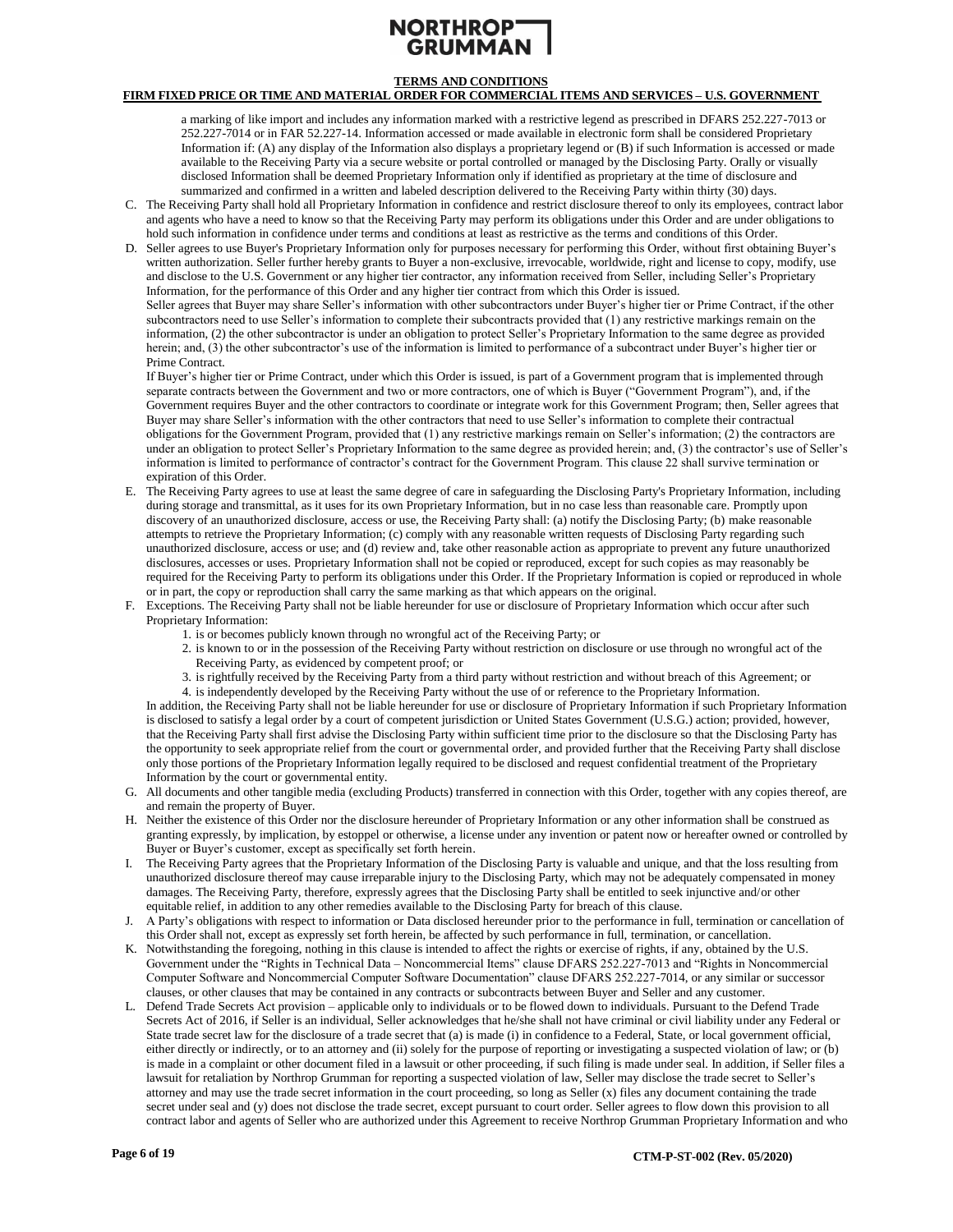# NORTHROP-

# **TERMS AND CONDITIONS**

# **FIRM FIXED PRICE OR TIME AND MATERIAL ORDER FOR COMMERCIAL ITEMS AND SERVICES – U.S. GOVERNMENT**

are individuals.

#### <span id="page-6-1"></span>**23. SUBCONTRACT DELIVERABLES**

Seller agrees and acknowledges that all deliverables, or portions thereof, under this Order ("Deliverable Materials") may be incorporated into deliverables under the next higher tier or Prime Contract. Seller hereby grants Buyer the right to deliver the Deliverable Materials or any portion thereof under the next higher tier or Prime Contract. Seller further hereby agrees to deliver the Deliverable Materials under this Order with the appropriate markings required by the Government regulations incorporated into this Order. Seller agrees to mark all Technical Data and computer software provided to Buyer under this Order only in strict accordance with FAR 52.227-14, DFARS 252.227-7013 or 252.227-7014, or other special clauses, such as H-clauses, which apply to this Order (collectively referred to as "Government Rights Clauses"). Seller will apply only the markings and legends specifically found in and authorized by the Government Rights Clauses and no other markings or legends. Upon Buyer's written request, Seller, at Seller's sole expense, will remove or correct any markings and legends from its Technical Data and computer software that are not specifically found in and authorized by the Government Rights Clauses ("Prohibited Markings") and will promptly resubmit the revised Technical Data and computer software to Buyer. If Seller does not remove or correct the Prohibited Markings and resubmit the revised Technical Data and computer software to Buyer within thirty (30) days of receiving Buyer's written request hereunder, Buyer may remove Seller's Prohibited Markings on the copies of Seller's Technical Data and computer software that are delivered to the customer as a deliverable under Buyer's Prime Contract; or, under Buyer's higher tier U.S. Government contract. This clause 23 shall survive termination or expiration of this Order.

### <span id="page-6-3"></span>**24. INTELLECTUAL PROPERTY RIGHTS**

- A. "Intellectual Property" shall mean creations of the mind including: ideas, inventions, works of authorship, and symbols, names, images, and designs embodied in for example, Technical Data, designs, information, computer software, drawings, formulae, specifications, diagrams, processes, know-how, procedures and technology and all legal rights in such creations of the mind.
- B. "Works" shall mean physical manifestations of Intellectual Property created under this Order.
- C. "Background Intellectual Property" shall mean Intellectual Property that is (i) in existence prior to the effective date of this Order or (ii) is designed, developed or licensed by a Party after the effective date of this Order independently of both (A) the Work undertaken or in connection with this Order and (B) the Proprietary Information and Intellectual Property of the other Party to this Order.
- D. "Foreground Intellectual Property" shall mean all Intellectual Property conceived, created, acquired or initially reduced to practice in connection with this Order.
- E. Each Party shall retain and exclusively own all rights in its Background Intellectual Property and in all Foreground Intellectual Property that it creates. Foreground Intellectual Property jointly generated by employees of more than one Party shall be jointly owned. Neither Party shall have any obligation to account to the other Party for income arising from use of the jointly owned Foreground Intellectual Property. Nothing in this clause shall modify or alter any rights that the U.S.G. may have in any Products and/or Services, including Data or software deliverables to the U.S.G.
- F. Seller hereby grants to Buyer a non-exclusive, worldwide, right and license to copy, modify, use, sell, offer for sale and disclose any Work or other deliverable delivered by Seller under this Order for the performance of this Order and any higher tier contract. If the Work or other deliverable contains third party intellectual property, Seller agrees to obtain the rights from the third party that are sufficient for Seller to grant Buyer the rights in the above license. Seller warrants that it hasthe rights in the Work or other deliverable sufficient to grant to Buyer the above license.

### <span id="page-6-2"></span>**25. INTELLECTUAL PROPERTY INFRINGEMENT WARRANTY AND INDEMNITY**

- Seller warrants that the performance of Seller under this Order, including any Services provided by Seller to Buyer, and the sale, use, or incorporation into manufactured Products of all machines, devices, material, software, and firmware which are not of Buyer's design, composition, or manufacture shall be free and clear of infringement of any valid patent, copyright, trade mark, mask works, or other proprietary rights.
- B. Seller shall indemnify, defend, and hold harmless Buyer, its directors, officers, employees, consultants, agents, affiliates, successors, permitted assigns and customers ("Indemnitees") from and against all claims, suits, actions, awards (including but not limited to awards based on intentional infringement of patents known at the time of such infringement, exceeding actual damages and/or including attorney's fees and/or costs), liabilities, damages, costs and attorney's fees related to the actual or alleged infringement of any U.S. or foreign intellectual property right (including, but not limited to, any right in a patent, trademark, copyright, industrial design or semiconductor mask work, or based on misappropriation or wrongful use of information or documents) and arising out of the performance of Seller under this Order or the manufacture, sale or use of Products delivered by Seller under this Order, or the provision of Services by Seller under this Order, by either Buyer or Buyer's customer ("Infringement Claims"). Buyer and/or its customer will duly notify Seller of any such Infringement Claim and Seller will, at its own expense, fully defend such Infringement Claim on behalf of the Indemnitees. Seller will have no obligation under this clause with regard to any infringement arising from (a) the compliance of Seller's new Product design with formal specifications issued by Buyer where infringement could not be avoided in complying with such specifications or (b) use or sale of Products for other than their intended application in combination with other items when such infringement would not have occurred from the use or sale of those Products solely for the purpose for which they were designed or sold by Seller.
- C. If the manufacture, use or sale of a Product delivered by Seller under this Order is likely to be or is enjoined as a result of a suit, Seller, at no expense to Buyer, shall obtain for Buyer and its customer the right to use and sell the Product or shall substitute an equivalent Product acceptable to Buyer, at its sole discretion, and extend this indemnification thereto.
- D. Notwithstanding the foregoing, when this Order is performed under the authorization and consent of the U.S.G. to infringe U.S. Patents, Seller's liability for U.S. patent infringement under this Order shall be coextensive with Buyer's liability.
- E. For purposes only of this clause and clause 26 below, the term "Buyer" will include Northrop Grumman Corporation and all Northrop Grumman subsidiaries and all directors, officers, agents and employees of Northrop Grumman Corporation or any Northrop Grumman Corporation subsidiary.

## <span id="page-6-0"></span>**26. INDEMNIFICATION**

Seller shall indemnify, defend, and hold harmless the Indemnitees, as defined in clause 25 above, from and against all costs, losses, expenses, damages, claims, suits, or any liability whatsoever (including attorneys' fees), arising out of or in connection with the work to be performed hereunder, or the Products to be sold hereunder, or any act or omission of Seller, its agents, employees, or subcontractors, except to any extent otherwise expressly provided for elsewhere within this Order. Seller also agrees to indemnify, defend, and hold harmless the Indemnitees from and against all costs, losses, expenses, damages, claims, suits, or any liability whatsoever (including attorneys' fees), arising out of or in connection with Seller's violation of any applicable laws, executive order or regulation. Buyer will inform Seller of any claim, demand or suit asserted or instituted against it and, with Buyer's consent, permit Seller to defend the same or make settlement in respect thereof. Buyer shall have the right to participate in the defense of any such claim, demand or suit with counsel of its choosing at Buyer's expense and Seller may not settle, compromise or consent to the entry of any judgment in respect thereof, without Buyer's prior written consent, unless such settlement, compromise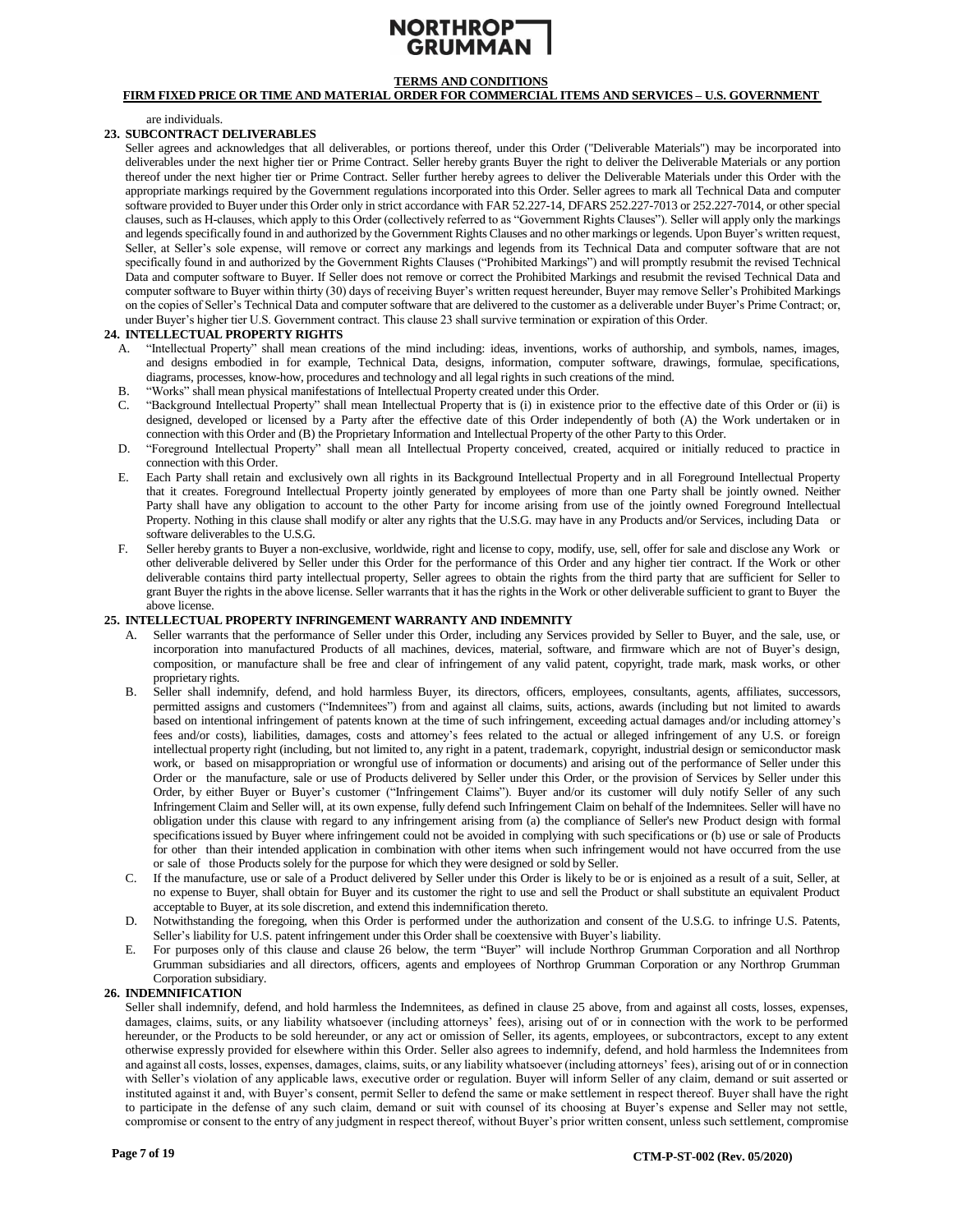# NORTHROP-

# **TERMS AND CONDITIONS**

# **FIRM FIXED PRICE OR TIME AND MATERIAL ORDER FOR COMMERCIAL ITEMS AND SERVICES – U.S. GOVERNMENT**

or consent: (i) includes an unconditional release of Buyer from all liability arising out of such claim, demand or suit; (ii) is solely monetary in nature and (iii) does not include an admission of fault by Buyer or otherwise adversely affect Buyer. If Seller fails to indemnify, defend and hold harmless Buyer as provided in this clause, then Seller shall pay for any damages, attorney's fees, and any other fees, costs, and expenses that may be incurred by Buyer in the defense of any action related to this Order and/or in the prosecution of any action to enforce the provisions of this clause.

# **27. {RESERVED}**

#### <span id="page-7-1"></span>**28. INSURANCE**

- A. Seller and its subcontractors, at their sole cost and expense, will at all times, prior to commencement and throughout the period of performance of this Order, maintain with reputable insurance companies that are authorized to do business under the laws of the state(s) in which the work is being performed, insurance coverage in the minimum amounts as indicated below:
	- 1. Worker's Compensation insurance coverage (or DBA, LS&H, or local equivalent outside the U.S.) as required by the laws of the state in which the work is performed and such insurance shall provide waiver of subrogation against Buyer.
	- 2. Employer Liability insurance in the amount of \$1,000,000.<br>Commercial General Liability (CGL) (ISO form CG 0001
	- 3. Commercial General Liability (CGL) (ISO form CG 0001 12/04 or equivalent) with a Combined Single Limit (CSL) of \$2,000,000 bodily injury and/or property damage. Coverage shall include, but not necessarily be limited to, premises and operations, Products and completed operations and contracts.
	- 4. Automobile Liability (AL) with a CSL of \$2,000,000 bodily injury and/or property damage covering all owned, hired and non-owned vehicles.
	- 5. If work involves Aviation or Spacecraft Products, Aviation Products Liability with a CSL of \$100,000,000. In addition, for any Seller who will be responsible for aircraft in their care, custody and control, Hangarkeeper's Liability Insurance with adequate limits to cover all such aircraft at any one location.
	- 6. If project involves ownership or lease of an aircraft on Buyer's behalf, Aviation Hull and War Risk for Replacement Cost or Agreed value.
	- 7. For Foreign Direct Sales, such insurance as mandated by the country involved.
	- 8. Additional insurance types and/or limits will be necessary if the work involves special or hazardous operations. The special or h azardous operations include, but are not limited to: information technology/cyber risk, dispensing of medical care, operations involving the nuclear hazard, providing professional engineering advice, large construction projects (above \$5,000,000) hazardous waste, food service (including liquor liability), crane operation, work above ground, work below ground, and operations involving demolition or explosives. Following are examples for additional types of insurance:
		- a. Errors and omissions or professional liability
		- b. Commercial Crime, including employee dishonesty coverage, and if relevant, computer crime and wire transfer coverage, with limits of at least \$5 million per occurrence. Coverage must apply to loss or damage to Buyer (or to third parties for whom services are performed), that is caused by Seller's employees.
		- c. Environmental impairment liability or pollution liability insurance with a minimum limit of \$10 million per event, \$10 million aggregate covering the Seller's relevant locations under this agreement.
		- d. Warehouse liability insurance with a minimum limit of \$10 million, covering the Seller's relevant locations under this agreement. Coverage must not contain exclusions for financial records of any kind
	- 9. Such other insurance as Buyer may require as set forth in this Order or an attachment hereto.
	- 10. Limits required may be met by any combination of primary and umbrella/excess insurance.
	- 11. Any deductible or self-insured retention amount or other similar obligation under the policies shall be the sole responsibility of the Seller.
	- 12. The insurance required under this Order must be placed with insurers rated "A-" or better by A.M. Best Company, Inc.
	- 13. The duty to defend, indemnify, and hold harmless Buyer under this agreement shall not be limited by the insurance required in this Order.
	- B. The insurance required in this Order shall include the following provisions:
		- 1. Seller shall waive the insurer's rights of recovery and subrogation against Buyer;
		- 2. The insurance required in items 2,3,4 and 5 above shall name Buyer as an additional insured;
		- 3. Seller's insurance coverage shall be primary (i.e. pay first) as respects any insurance, self-insurance or self-retention maintained by Buyer and any insurance, self-insurance or self-retention maintained by Buyer shall be excess of Seller's insurance;
		- 4. Severability of interests wording in all policies and endorsements;
		- 5. The legal defense provided to Buyer under the policy and any endorsements must be free of any conflicts of interest, even if retention of separate legal counsel for Buyer is necessary;
		- 6. The insolvency or bankruptcy of the insured Seller shall not release the insurer from payment under the policy, even when such insolvency or bankruptcy prevents the insured Seller from meeting the retention limit under the policy.
- C. If requested, Seller shall provide a Certificate of Insurance to the Buyer's Authorized Representative evidencing Seller's compliance

### with these requirements. Seller shall also furnish renewed certificates upon request of Buyer's Authorized Representative.

### <span id="page-7-0"></span>**29. EXCUSABLE DELAY – FORCE MAJEURE**

Except for a default of Seller's subcontractor at any tier, neither Buyer nor Seller shall be liable for any failure to perform due to any cause beyond its reasonable control and without its fault or negligence. Such causes include, but are not limited to: (1) acts of God or of the public enemy; (2) acts or failure of any government in either its sovereign or contractual capacity; (3) fires, floods, epidemics, terrorism, quarantine restrictions, strikes, freight embargoes, nuclear incident, or any other act or event beyond reasonable control and without the fault of either Party or its subcontractors. In the event that performance of this Order is hindered, delayed, threatened to be delayed, or adversely affected by causes of the type described above, then the Party whose performance is so affected shall immediately notify the other Party's authorized representative in writing, including all relevant information with respect thereof, and shall likewise notify promptly of any subsequent change in the circumstances, and at Buyer's sole option, this Order shall be completed with such adjustments to delivery schedule as are reasonably required by the existence of such cause or this Order may be terminated for convenience.

### <span id="page-7-2"></span>**30. LABOR DISPUTES**

Whenever Seller has knowledge that any actual or potential labor dispute is delaying or threatens to delay timely performance of this Order, Seller shall immediately give notice to Buyer's Authorized Representative and provide all relevant information including, but not limited to, nature of dispute, labor organizations involved, contingency plans regarding the protection of Buyer's Order, and estimated duration. Seller shall also provide updated reports throughout the dispute duration. Seller agrees to insert the substance of this clause, including this sentence, in any lower–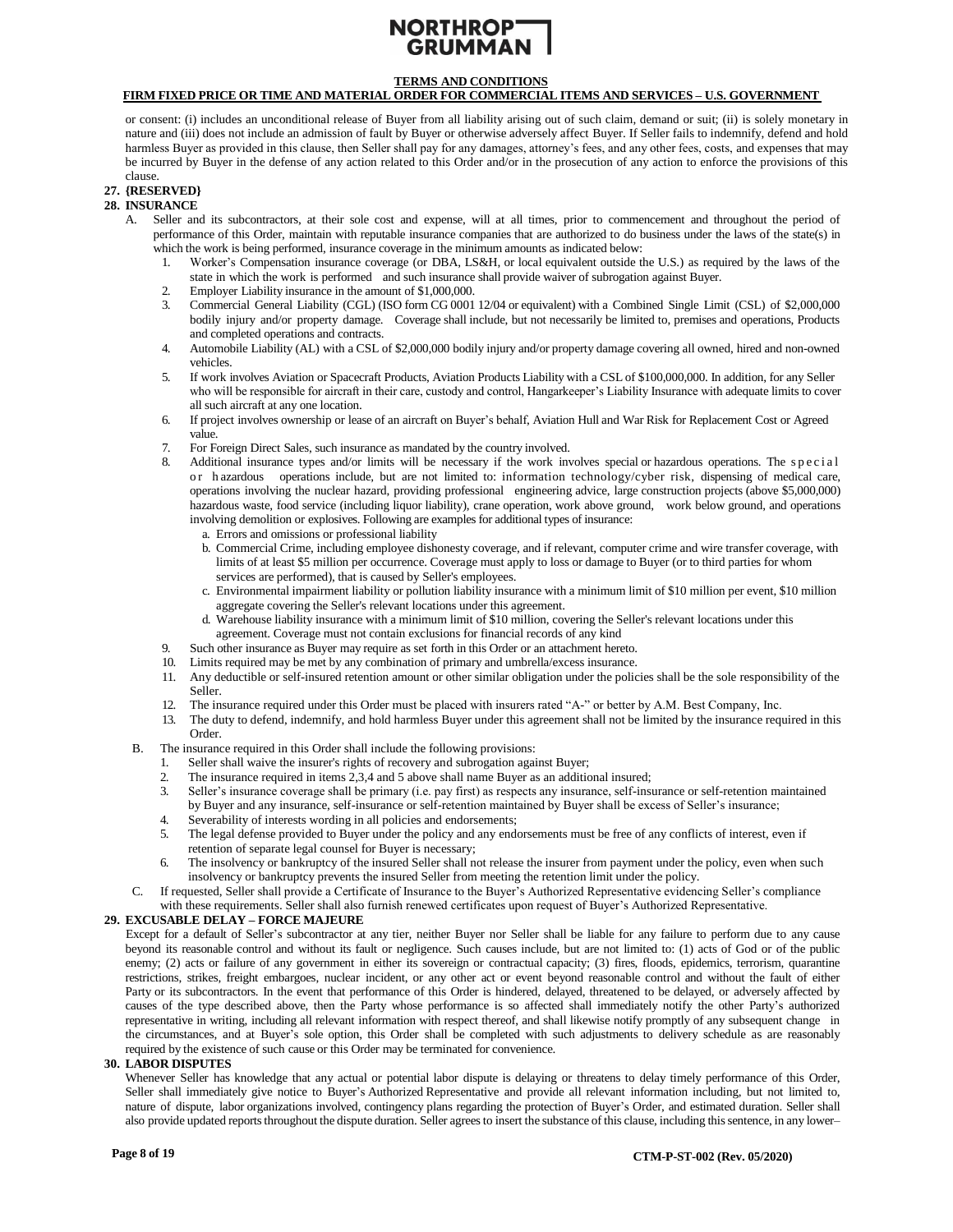# NORTHROP<sup>-</sup> **GRUMM/**

# **TERMS AND CONDITIONS**

## **FIRM FIXED PRICE OR TIME AND MATERIAL ORDER FOR COMMERCIAL ITEMS AND SERVICES – U.S. GOVERNMENT**

tier subcontract where a labor dispute might delay timely performance of this Order.

### <span id="page-8-0"></span>**31. COMPLIANCE WITH LAWS**

- A. Seller shall comply with all applicable federal, state, and local laws, rules, regulations, and ordinances.
- B. Environmental Health and Safety Performance and REACH Compliance. Seller represents, warrants and covenants that:
	- 1. Seller shall maintain environmental, health and safety management systems as appropriate to ensure compliance with applicable federal, state and local requirements. Seller further agrees to continuously promote a safe and healthy workplace and a sustainable environment related to water and air quality, water and energy conservation, greenhouse gas emission reductions, solid and hazardous waste reductions. Seller shall convey the requirement of this clause to its suppliers.
	- 2. Seller shall comply with any and all European Union (EU) Registration, Evaluation, Authorization and Restriction of Chemicals (REACH) regulation obligations with respect to any of the Products delivered by Seller to Buyer under the terms of this Order.
	- 3. Seller must provide Buyer with a list of Substances contained in any of the Products that were included on the Candidate List published by ECHA. Thereafter, if a Substance is added to the Candidate List by ECHA, and that Substance is also contained in any Products, Seller must notify Buyer within fifteen (15) days following publication of the list.
	- 4. By accepting this Order, Seller recognizes and agrees that Buyer will thereafter act in reliance on Seller's acceptance of this Order as a contractual commitment that it is in compliance with EU REACH regulations, subject to the further provisions below.
	- 5. Should any Products contain Substances listed on the Candidate List that are above 0.1% on a weight by weight basis within that Product, Seller shall provide Buyer with so-called Safe-Use information, pursuant to the provisions of REACH Article 33 and shall maintain the REACH database for the life of this Order.
	- 6. As indicated, Buyer will act in reliance on the statements and commitments Seller makes regarding the Candidate List status of each of the Substances contained in any of the Products. If Seller fails to comply with the provisions of this clause, Buyer may consider whether such failure constitutes a breach of this Order sufficient to warrant Termination for Default in accordance with the terms of this Order. Moreover, in the event failure to timely comply with these provisions results in a business interruption of Buyer's operations, Buyer will seek to recover the damages, including financial losses, it suffers as a consequence of such failure.
	- 7. Seller is responsible for ensuring that the Products conform to and are compliant with the restrictions included in Annex XVII of the REACH Regulation and/or are otherwise authorized for use in accordance with Annex XIV of the REACH Regulation (in each case where relevant). For purposes of this clause, the terms "Substance" and "Candidate List" shall have the same meaning as are given those terms in REACH and

the list of substances currently on the candidate list can be found a[t http://echa.europa.eu/web/guest/candidate-list-table.](http://echa.europa.eu/web/guest/candidate-list-table)

- C. Anti-Corruption Compliance. Seller represents, warrants and covenants that:
	- 1. It has not and will not, directly or indirectly, pay, promise, offer, or authorize the payment of any money or anything of value in connection with this Order to: (i) an officer, employee, agent or representative of any government, including any department, agency, or instrumentality thereof or any person acting in an official capacity thereof; (ii) a candidate for political office, any political party or any official of a political party; or (iii) any other person or entity while knowing or having reason to know that all or any portion of such payment or thing of value will be offered, given or promised, directly or indirectly, to any person or entity for the purpose of assisting Buyer in obtaining or retaining business, or an improper business advantage. Without limiting the generality of the foregoing, Seller shall not directly or indirectly, pay, promise, offer, or authorize the payment of any facilitating payment intended to expedite or secure performance of a routine governmental action, such as, customs clearance on behalf of Buyer.
	- 2. No gifts, travel expenses, business courtesies, hospitalities or entertainment of any nature have been or will be accepted or made in connection with this Order where the intent of was, or is, to unlawfully influence the recipient of the gift, travel expense, business courtesy, hospitality or entertainment. Seller also represents that any gifts, travel expenses, business courtesies, hospitalities or entertainment offered or provided shall meet the following conditions:
		- a. be permitted under the U.S. Foreign Corrupt Practices Act (FCPA) and the laws and regulations of the country in which this Order will be performed;
		- b. be consistent with applicable social and ethical standards and accepted business practices;
		- c. be of such limited value as not to be deemed a bribe, payoff or any other form of improper inducement or payment; and
		- d. be of such nature that its disclosure will not cause embarrassment for Buyer.
	- 3. Breach of any of the foregoing provisions of subparagraphs C.1. and C.2. of this clause by Seller shall be considered an irreparable material breach of this Order and shall entitle Buyer to terminate this Order immediately without compensation to Seller.
- D. Seller shall comply with the requirements of 41 CFR 60-1.4(a). This regulation applies to all Orders regardless of value of the Order, and Seller shall flow this clause to all lower tier suppliers. This regulation prohibits discrimination against all individuals based on their race, color, religion, sex, sexual orientation, gender identity, or national origin.

### <span id="page-8-1"></span>**32. EXPORT/IMPORT AND SANCTIONS COMPLIANCE**

- A. Export and Sanctions Compliance.
	- General. Performance of this Order may involve the use of or access to articles, Technical Data or software that is subject to export controls under 22 United States Code 2751 – 2799aa-2 (Arms Export Control Act) and 22 C.F.R. 120-130 (International Traffic in Arms Regulations or "ITAR") or 50 United States Code 4801 – 4826 (Export Control Reform Act of 2018), 15 C.F.R. 730-774 (Export Administration Regulations), 50 United States Code 1701-1708, (International Emergency Economic Powers Act, as amended), and their successor and supplemental laws and regulations, or may implicate U.S. sanctions laws and regulations, including those administered by the U.S. Department of Treasury Office of Foreign Assets Control in 31 C.F.R. 500-599, and their successor and supplemental laws and regulations (collectively hereinafter referred to as the "Export and Sanctions Laws and Regulations"). Seller shall comply with any and all Export and Sanctions Laws and Regulations, and any authorization(s) issued thereunder.
		- 1. Registration. If Seller is a U.S. entity and is engaged in the business of either exporting or manufacturing (whether exporting or not) Defense Articles or furnishing Defense Services, Seller represents that it shall maintain an active registration with the U.S. Department of State's Directorate of Defense Trade Controls, as required by the ITAR, throughout the performance of this Order, and that it maintains an effective export and import compliance program in accordance with the ITAR.
		- 2. Seller shall not re-transfer any export-controlled articles or information (e.g. Technical Data or software) to any other non-U.S. person or entity (including Seller's dual and/or third-country national employees) without first complying with all the requirements of the applicable Export and Sanctions Laws and Regulations. Prior to any proposed re-transfer, Seller shall first obtain the written consent of Buyer. No consent granted by Buyer in response to Seller's request shall relieve Seller of its obligations to comply with the provisions of paragraph A. of this clause or the Export and Sanctions Laws and Regulations, nor shall any such consent constitute a waiver of the requirements of paragraph A. hereinabove, nor constitute consent for Seller to violate any provision of the Export and Sanctions Laws and Regulations.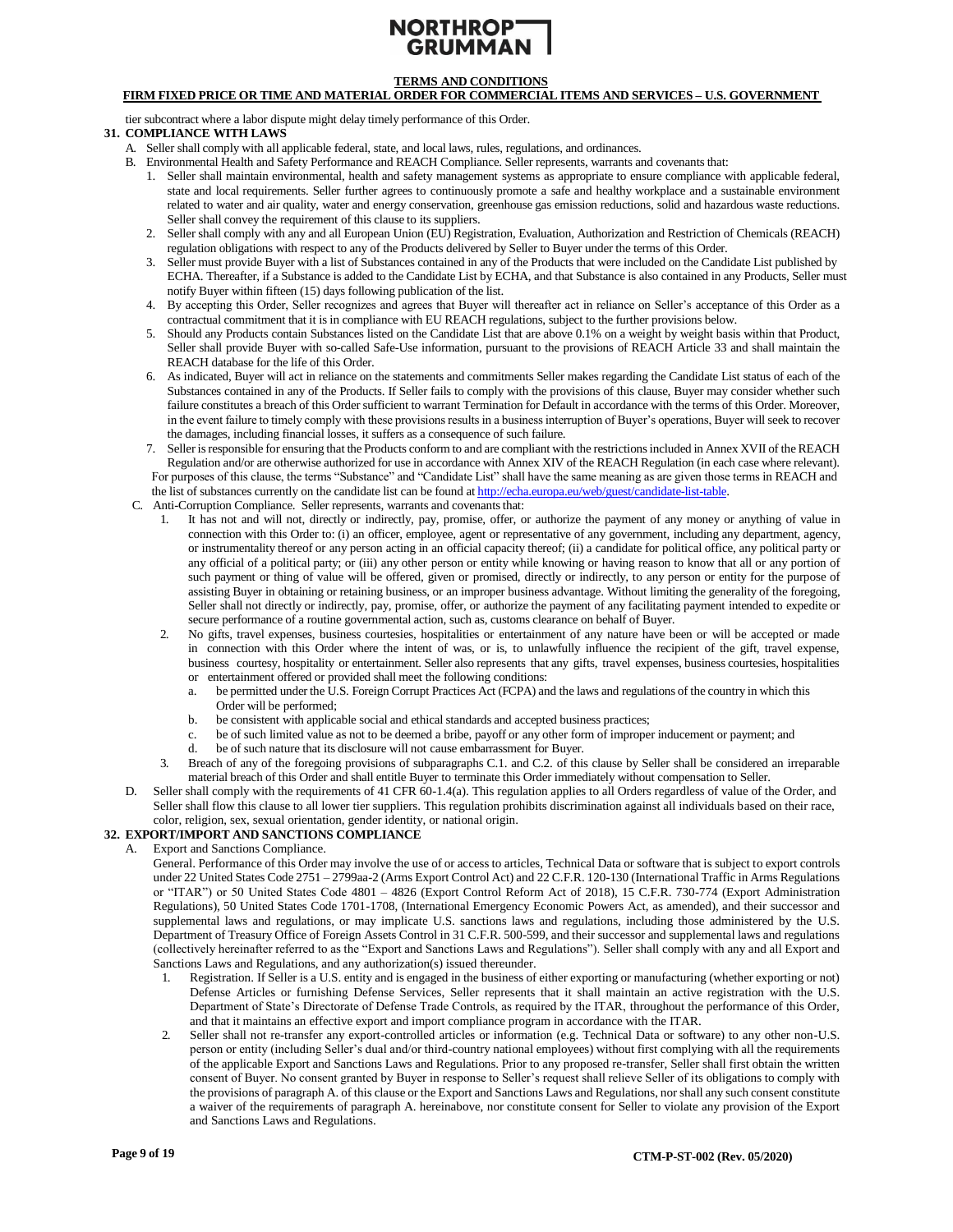# **TERMS AND CONDITIONS**

# **FIRM FIXED PRICE OR TIME AND MATERIAL ORDER FOR COMMERCIAL ITEMS AND SERVICES – U.S. GOVERNMENT**

- B. Political Contributions, Fees and Commissions.
	- If this Order is valued in an amount of \$500,000 or more, then in performance of this Order, Seller shall not directly or indirectly pay, offer or agree to pay any political contributions or any fees or commissions, in each case as defined below.
		- 1. For purposes of this clause and pursuant to 22 C.F.R. 130.6, "political contribution" means any loan, gift, donation or other payment of \$1,000 or more made, or offered or agreed to be made, directly or indirectly, whether in cash or in kind, which is:
			- a. To or for the benefit of, or at the direction of, any non-U.S. candidate, committee, political party, political faction, or government or governmental subdivision, or any individual elected, appointed or otherwise designated as an employee or officer thereof; and
			- b. For the solicitation or promotion or otherwise to secure the conclusion of a sale of Defense Articles or Defense Services to or for the use of the armed forces of a non-U.S. country or international organization. Taxes, customs duties, license fees, and other charges required to be paid by applicable law or regulation are not regarded as political contributions.
		- 2. For purposes of this clause and pursuant to 22 C.F.R. 130.5, "fee or commission" means any loan, gift, donation or other payment of \$1,000 or more made, or offered or agreed to be made directly or indirectly, whether in cash or in kind, and whether or not pursuant to a written contract, which is:
			- a. To or at the direction of any person, irrespective of nationality, whether or not employed by or affiliated with Seller; and
			- b. For the solicitation or promotion or otherwise to secure the conclusion of a sale of Defense Articles or Defense Services to or for the use of the armed forces of a non-U.S. country or international organization.

Seller agrees to provide prompt notification to Buyer's Authorized Representative should any offer, agreement or payment of political contributions, fees or commissions (as defined herein and pursuant to this Order) be made in contravention of the prohibition in this Section B.

C. Export Jurisdiction/Classification.

Seller shall provide the applicable Export Control Classification Number ("ECCN") or ITAR categorization for all Products furnished by Seller to Buyer, except when Seller is manufacturing to Buyer's design. If Seller is not the original equipment manufacturer, Seller shall obtain the ECCN or ITAR classification information from its source of supply. Seller will include the ECCN or ITAR designation on its packing slips and shipping documentation and also provide to Buyer on Buyer's request.

D. Import Compliance.

Seller shall comply with all U.S. Customs and Border Protection laws and regulations (e.g., 19 C.F.R.) and all other applicable U.S.G. regulations pertaining to importations of Products and materials into the United States under this Order. Seller shall assume all U.S. import responsibilities, to include designation as U.S. Importer of Record, Customs clearance, duty, permits, licenses, taxes, and fees for Products entering into the United States under this Order. Unless otherwise agreed in writing, Buyer will not assume any import liabilities for Products and materials procured through this Order. Seller shall obtain the written consent of Buyer prior to causing Products to be shipped directly (i.e., "drop shipped") from the premises of any non-U.S. supplier to Buyer's facility.

#### <span id="page-9-0"></span>**33. NOTIFICATION OF STATUS CHANGES**

- A. By accepting this Order, Seller certifies that all Seller qualification and business information, representations and certifications applicable to this Order remain valid. If Seller's status under any of the applicable representations and certifications has changed, Seller must complete and submit to Buyer's Authorized Representative revised representations and certifications prior to taking any action indicating acceptance as stated on the face of this Order.
- B. Seller agrees to provide prompt notification to Buyer's Authorized Representative of any event or change in circumstancesthat could affect Seller's performance under this Order such as ineligibility to contract with U.S.G., debarment, assignment of consent agreement, designation under U.S. or foreign sanctions laws and regulations, expiration or cancellation of ITAR registration, potential violation of Export and Sanctions Laws and Regulations (or authorizations issued thereunder), initiation or existence of a U.S.G. investigation, change in place of performance, decrease in manufacturing capacity, diminishing manufacturing sources or material shortages, increase in production requirements, labor reductions, financial or organizational conflicts of interest, and significant financial conditions requiring any of the preceding changes.
- C. Sellers that have provided anti-corruption compliance due diligence information (e.g., related to Seller's ownership and personnel, subsidiaries and third parties, including but not limited to Buyer's due diligence questionnaire, and related certifications) to a Buyer representative or through Buyer's Global Trust website shall provide Buyer with prompt notification and details of any changes to its owners, officers, directors or other information contained in such due diligence materials, and agrees to promptly cooperate with Buyer and provide additional information reasonably requested related to such changed information. In the event of a material change to the owners, offices, directors or other information contained in the due diligence material supplied to Buyer, Buyer reserves the right to suspend performance under this Order by providing written notice to Seller in order for Buyer to conduct anti-corruption due diligence upon such changed circumstances.
- Seller shall notify Buyer of any proposed change in Control within thirty (30) days prior to such event. The notice shall describe in reasonable detail the proposed transaction structure and any proposed changes to management, operations, domicile, key locations, the board of directors and/or ownership (along with a commitment to cooperate with Buyer and provide additional information reasonably requested related to such proposed change in Control). Seller shall not effect a change in Control without prior, written consent from Buyer, such consent not to be unreasonably withheld. For purposes of this Order, "Control" means the power, directly or indirectly, to (a) vote more than fifty percent of the securities that have ordinary voting power for the election of Seller's directors; or (b) direct, or cause the direction of, the management and policies of Seller whether by voting power, contract, or otherwise. If a Person or Entity obtains "Control" by acquiring more than fifty percent of the securities that have ordinary voting power for the election of Seller's directors, that acquisition may be accomplished by one or multiple transfers. For purposes of this Order, "Person or Entity" means a natural person, corporation, limited partnership, general partnership, limited liability company, limited liability partnership, joint stock company, joint venture, association, company, trust, or other organization, whether or not a legal entity, and a government or agency or political subdivision of that entity.
- E. Seller shall provide written notification to Buyer prior to making any changes to Seller's tooling, facilities, materials, or processes, and/or shall provide written notification to Buyer upon becoming aware of any such changes by Seller's Subcontractors at any tier, that could affect Seller's performance under this Order. This requirement includes changes to fabrication, assembly, handling, inspection, Acceptance, testing, manufacturing location, parts, materials, or suppliers. Seller shall notify Buyer of any pending or contemplated future action to discontinue Products purchased pursuant to this Order and shall allow Buyer to submit a forecast of expected annual usage prior to Seller finalizing its decision to discontinue the Products. Seller shall provide Buyer with a "Last Time Buy Notice" at least twelve (12) months prior to the actual discontinuance. Seller shall extend opportunities to Buyer to place last time buys of such Products with deliveries not to exceed one hundred eighty (180) days after the last time buy date. Seller shall flow down to Subcontractor(s) the requirements of this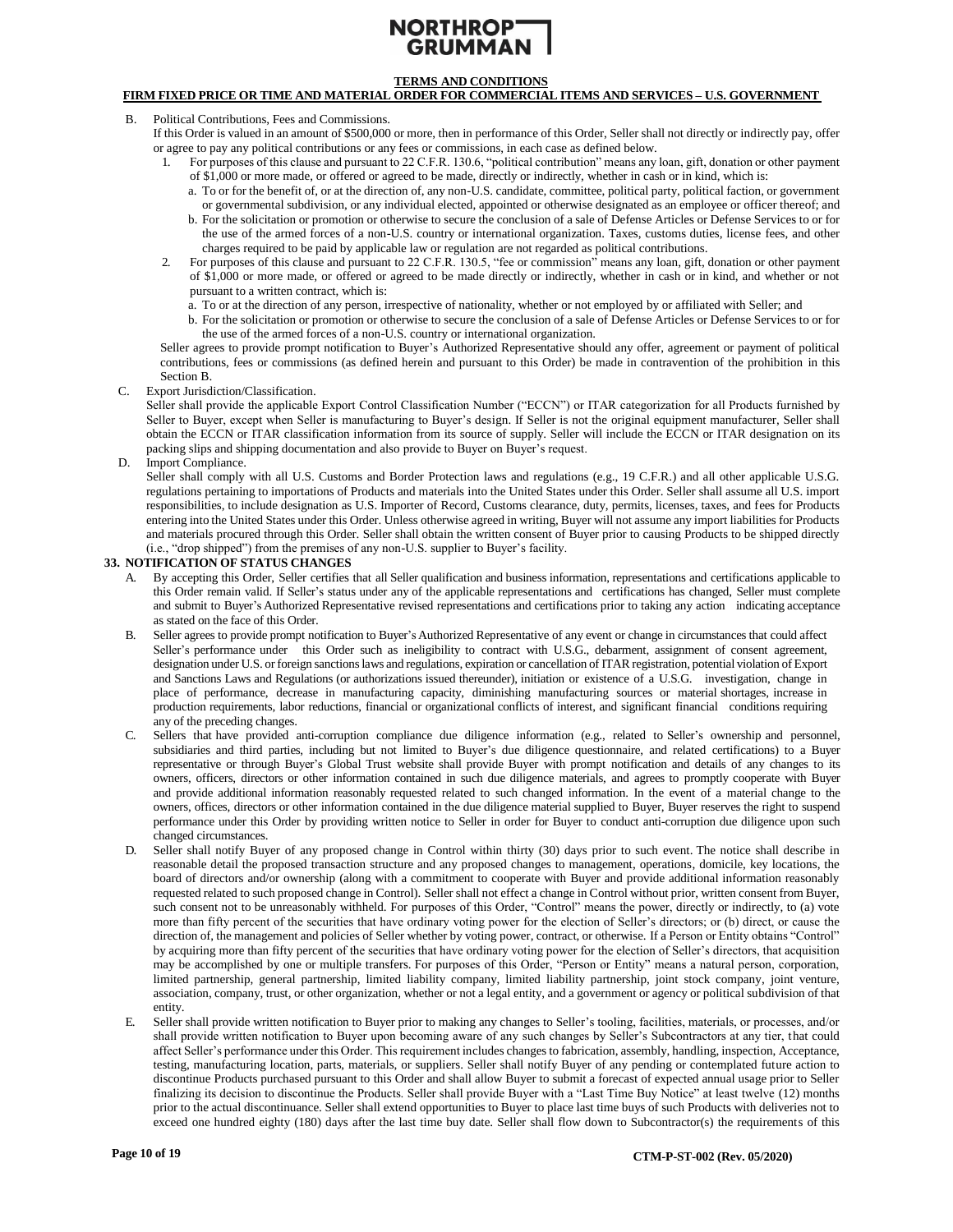

# **FIRM FIXED PRICE OR TIME AND MATERIAL ORDER FOR COMMERCIAL ITEMS AND SERVICES – U.S. GOVERNMENT**

Clause and all other applicable flow down provisions.

F. Failure to provide the notice under this clause shall be deemed a material breach of this Order.

#### <span id="page-10-2"></span>**34. PROHIBITED ACTIVITIES AND CONTACTS**

- A. Activity Prohibitions. For Sellers delivering Products or performing Services outside of the U.S., unless specifically authorized in writing by Buyer, Seller shall not engage in any of the following activities on behalf of Buyer under this Order: acting as an agent of Buyer; marketing or sales promotion; lobbying; freight forwarding; consulting services; performing offset (industrial participation) consulting or brokering services; acting as a distributor or reseller; or activity as a joint venture party.
- B. Contact Prohibitions. For Sellers delivering Products or performing Services outside of the U.S., unless specifically authorized in writing by Buyer, Seller shall not contact, either directly or indirectly, public officials of any country other than the U.S., United Kingdom, Canada, Australia, Belgium, Denmark, Netherlands, New Zealand, Norway, Sweden, Germany, France, or Italy in furtherance of its performance on behalf of Buyer under this Order.

# <span id="page-10-4"></span>**35. RELEASE OF INFORMATION AND ADVERTISING**

- A. Except as required by law, Seller shall not release to anyone outside Seller's organization any information, or confirmation or denial of same, with respect to this Order or the subject matter hereof without the prior written approval of Buyer. Requests for approval shall be made at least fifteen (15) days before the proposed date for release and shall identify the specific information to be released, the medium to be used, and the purpose for the release. Additionally, Seller shall not use the name "Northrop Grumman" or any other Buyer trade name, any Products, parts thereof or replicas of Products, or in any other way identify Buyer in any advertisement, display, news release, or other disclosure without Buyer's prior written consent. The Parties agree that in the event a news release is so approved and made, such news will recognize Buyer and Seller.
- B. The Seller agrees to insert the substance of this clause, including this sentence, in any lower tier subcontract. Seller shall submit requests for authorization to the Buyer.

### <span id="page-10-1"></span>**36. PARTIAL INVALIDITY, NONWAIVER, REMEDIES**

- A. If any provision in this Order is or becomes void or unenforceable by force or operation of law, or is deemed invalid, the void, unenforceable or invalid portion shall be severable, and the remaining terms and conditions shall remain in full force and effect.
- B. A Party's failure at any time to enforce any provision of this Order shall not constitute a waiver of the provision or prejudice a Party's right to enforce that provision at any subsequent time.
- C. Each of the rights and remedies reserved by Buyer in this Order shall be cumulative and additional to any other or further remedies provided in law or equity or in this Order**.**

#### <span id="page-10-3"></span>**37. RELATIONSHIP OF THE PARTIES**

The relationship of Seller to Buyer shall be that of an independent contractor and nothing herein contained shall be construed as creating any employer/employee, agency, or other relationship of any kind. Seller's employees, agents and/or representatives (hereinafter "Employees") performing under this Order shall at all times be under Seller's direction and control and Seller shall so inform them. Seller shall pay all wages, salaries, and other amounts due its Employees in connection with this Order and shall be responsible for all reports and obligations for its Employees, including, but not limited to, social security and income tax withholdings, unemployment compensation, worker's compensation, and equal employment opportunity reporting. Under no circumstance shall Seller be deemed an agent or representative of Buyer or authorized to commit Buyer in any way.

#### <span id="page-10-0"></span>**38. ANTI-TRAFFICKING IN PERSONS**

- A. Seller is prohibited from engaging in activities that support or promote trafficking in persons, including, but not limited to, any of the following:
	- 1. Trafficking in persons, including, but not limited to the following:
		- a. sex trafficking; or
		- b. the recruitment, harboring, transportation, provision, or obtaining of a person for labor or services through the use of force, fraud, or coercion for the purpose of subjection to involuntary servitude, debt bondage, or slavery.
	- 2. The procurement of a commercial sex act;
	- 3. The use of forced labor in the performance of company business;
	- 4. The use of misleading or fraudulent recruitment activities;
	- 5. Charging employees recruitment fees;
	- 6. Failing to pay for the return transportation at the end of employment for an employee who is not a national of the country in which the work istaking place and who was brought into that country for the purpose of working;
	- 7. Providing or arranging housing that fails to meet the host country housing and safety standards; or
	- 8. If required, failing to provide an employment contract, recruitment agreement, or similar work document in writing, in the
	- individual's native language and prior to the individual departing from his or her country of origin.
- B. Seller represents and warrants that it shall abide by and comply with the requirements of this clause. Further, Seller shall require its employees, agents, contract labor and subcontractors to abide by and comply with the requirements of this clause.
- C. Buyer or its Authorized Representatives may, at any time, audit all pertinent books, records, work sites, offices, and documentation of Seller in order to verify compliance with this clause. Seller will, in all of its lower-tier subcontracts and contracts relating to this or any other Buyer Order with Seller, include provisions which secure for Buyer all of the rights and protections provided for within this clause.
- D. Seller acknowledges that if Seller or any of its employees, agents, or contract labor engages in any of the prohibited activities in this clause, this Order is subject to termination.
- E. Whenever Seller has knowledge, whether substantiated or not, that any actual or suspected violation of this clause has occurred, Seller shall immediately give written notice to Buyer's Authorized Representative and provide all relevant information including, but not limited to, the nature of the actual or suspected violation.
- F. Seller shall provide its full cooperation during any subsequent investigation of the actual or suspected violation by Buyer, Buyer's representative, or cognizant government agency. Seller's cooperation shall include, but not be limited to, permitting inspection of its work sites, offices, and documentation, as necessary to support any investigation.
- G. Seller agrees to insert the substance of this clause, including this sentence, in any lower–tier subcontract.

#### <span id="page-10-5"></span>**39. FACILITY SECURITY AND SAFETY**

A. If this Order requires Seller's personnel, including its employees and subcontractors ("Seller Engaged Personnel"), to enter premises which are owned, operated or managed by Buyer or its customer, Seller shall (1) comply with all safety rules and requirements as may be prescribed by Buyer or Buyer's customer, as well as the laws of the State where such premises are located; and (2) take such additional precautions as Buyer may reasonably require for safety and accident prevention purposes, including safety training. Seller agrees to take all reasonable steps and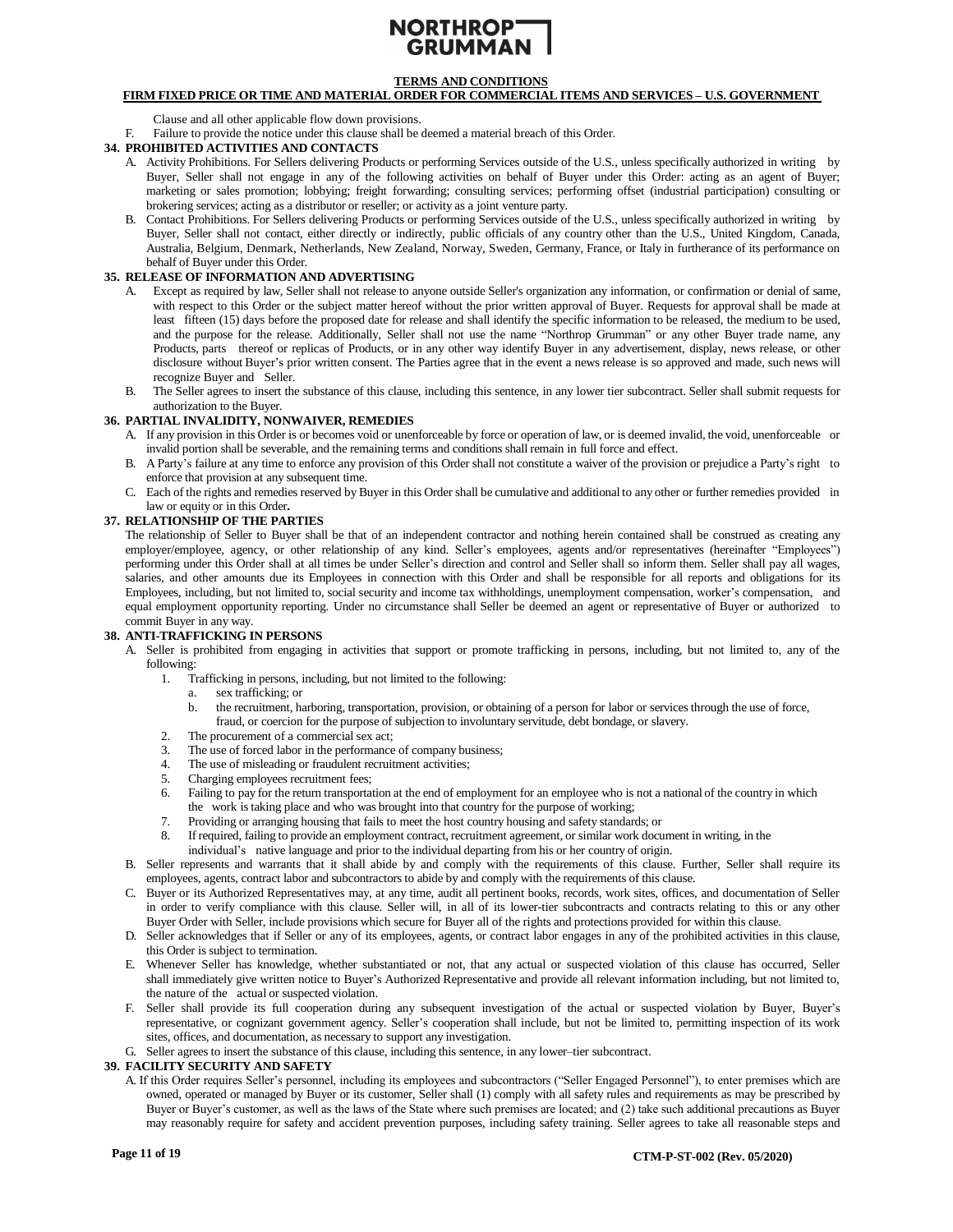# NORTHROP-**GRUMM**

# **TERMS AND CONDITIONS**

# **FIRM FIXED PRICE OR TIME AND MATERIAL ORDER FOR COMMERCIAL ITEMS AND SERVICES – U.S. GOVERNMENT**

precautions to prevent accidents and preserve the life and health of Seller, US Government, and Buyer personnel performing or in any way coming in contact with Seller's performance of this Order. Any violation of such rules and requirements, unless promptly corrected as directed by Buyer, shall be grounds for termination of this Order in accordance with the Termination for Default or Termination clause herein. Seller Engaged Personnel, including delivery personnel, may not bring firearms, cameras, alcohol, illegal drugs, or unauthorized passengers onto any Buyer premises, nor bring matches or lighters into Buyer secured areas. Seller Engaged Personnel may not enter areas or perform any work where explosives or other serious hazards are present without Buyer's advanced written approval.

B. Seller is responsible for ensuring that Seller Engaged Personnel entering premises which are owned, operated or managed by Buyer or its customer (1) are properly badged and made aware of applicable security requirements, and (2) at all times display identification badges approved by Buyer. Seller is required to notify Buyer whenever it terminates any Seller Engaged Personnel issued a badge by Buyer, a Buyer badge is lost, or if a problem arises involving Buyer's security requirements. Seller Engaged Personnel obtaining a badge must be capable of reading and understanding Buyer's processes and procedures relevant to duties that Seller Engaged Personnel is to perform on Buyer's premises.

### <span id="page-11-2"></span>**40. STOP WORK ORDER**

- A. Buyer may, at any time, by written notification to Seller, require Seller to stop all, or any part of the work called for by this Order for a period of ninety (90) days after the written notification is delivered to Seller, and for any further period to which the Parties may agree. The notification shall be specifically identified as a Stop-Work Order (SWO) issued under this clause. Upon receipt of the SWO, Seller shall immediately comply with its terms and take all reasonable steps to minimize the incurrence of costs allocable to the work covered by the SWO during the period of work stoppage. Within a period of ninety (90) days after a SWO is delivered to Seller, or within any extension of that period to which the Parties shall have agreed, Buyer shall either (1) cancel the SWO or (2) terminate the work covered by the SWO as provided for in the applicable "Termination for Convenience" clause contained herein.
- B. If a SWO issued under this clause is canceled or the period of that SWO or any extension thereof expires, Sellershall resume work. Buyer shall make an equitable adjustment in the delivery schedule or Order price, or both, and this Order shall be modified in writing accordingly if (1) the SWO results in an increase in the time required for, or in Seller's cost properly allocable to, the performance of any part of this Order; and (2) Seller asserts its rights to the adjustment within twenty (20) days after the end of the period of work stoppage.
- C. If a SWO is not canceled and the work covered by the SWO isterminated for the convenience of Buyer, Buyer shall allow reasonable costs resulting from the SWO in arriving at the termination settlement. If a SWO is not canceled and the work covered by the order is terminated for default, Buyer shall allow, by equitable adjustment or otherwise, reasonable costs resulting from the SWO.

### <span id="page-11-3"></span>**41. SUSPECT/COUNTERFEIT PARTS**

- A. This clause is applicable to all Orders. If DFARS 252.246-7007 and DFARS 252.246-7008 are also applicable to this Order, the provisions of paragraphs (a) – (e) of DFARS 252.246-7007, including its definition of "electronic parts," are incorporated in this paragraph by reference and "Contracting Officer" shall mean "Buyer". Seller shall establish and maintain a material authenticity process that ensures the requirements of these clauses or other authenticity requirements in this Order are met. Seller's obligation to substantiate authenticity shall survive Acceptance of and payment for Products delivered under this Order.
- B. Seller shall not furnish suspect counterfeit or counterfeit parts to Buyer under this Order. All material delivered under this Order shall be authentic and traceable to the original manufacturer. Seller shall provide authenticity and traceability records to Buyer upon request. Electronic parts shall not be acquired from brokers unless approved in advance in writing by Buyer. Seller shall immediately notify Buyer if Seller cannot provide parts, components, and/or assemblies traceable to the original component manufacturer or the original equipment manufacturer. Upon receipt of such notification, Buyer reserves the right to terminate this Order at no cost to Buyer or require specific material validation test and inspection protocol requirements to Seller.
- C. If suspect counterfeit or counterfeit parts are furnished under this Order and are found in any of the Products delivered hereunder, such items will be impounded by Buyer. Seller shall promptly replace such suspect/counterfeit parts with parts acceptable to the Buyer. Seller shall be liable for all costs relating to the removal and replacement of said parts, including without limitation Buyer's external and internal costs of removing such suspect/counterfeit parts, of reinserting replacement parts and of any testing or validation necessitated by the reinstallation of Seller's Products after suspect/counterfeit parts have been exchanged. Buyer's remedies described herein shall not be limited by any other clause agreed upon between Buyer and Seller in this Order and are in addition to any remedies Buyer may have at law, equity or otherwise under this Order. At Buyer's request, Seller shall return any removed suspect counterfeit or counterfeit parts to Buyer in order that Buyer may turn such parts over to its U.S.G. customer for further investigation. For purposes of this clause, Seller agrees that any U.S.G. directive/information or GIDEP alert, indicating that such parts are suspect counterfeit or counterfeit, shall be deemed definitive evidence that Seller's Products contain suspect counterfeit or counterfeit parts.
- D. Seller agrees to insert the substance of this clause, including this sentence, in any lower tier subcontract.

### <span id="page-11-1"></span>**42. DIVESTITURES MERGERS and ACQUISITIONS**

- A. Upon Buyer's divestiture of any affiliate, division, business unit, line of business or sector ("divested entity"), Buyer may assign in whole or in part the Products and/or Services that are the subject of this order to that divested entity. Upon execution of an assignment, Buyer shall have no further rights or obligations with respect to the assigned services (with the exception of any unpaid service fees which remain due on the effective date of such assignment) and the divested entity shall become the "customer" of record for those assigned Products/Services.
- B. Divested entities will have the right, for a period of twelve (12) months post-divestiture, to continue to purchase the Products and/or Services covered under this Order, or Buyer may purchase such Products and/or Services under this Order on behalf of the divested entities.
- C. Buyer may access and use the Products and/or Services under this Order to provide transitional services to the divested entity, including transitional access and use of the Products and/or Services by the divested entity, during the transition period at no additional charge (i.e., no charge other than fees otherwise due to supplier under the Order as if the divested entity were a part of Buyer) provided that Buyer is and remains current on the payment of all fees due to supplier under this Order. If applicable, Buyer shall assign software licenses to the divested entity once the transition period ceases.
- D. Buyer shall have the unrestricted right to transfer the software license(s) to its parent and/or any subsidiary or affiliate of Buyer upon written notification to Seller/licensor of such transfer without payment of additional costs or fees.
- E. If Buyer merges with or acquires any affiliate, division, entity, business unit, line of business or sector ("merged entity") that has a preexisting agreement with Seller at lower pricing than incorporated in this Order, the Parties shall amend this Order to incorporate such lower pricing.
- F. If Buyer merges with or acquires a merged entity that has a need for Seller's Products and/or Services, both Buyer and merged entity will be permitted to make purchases using this Order, including its pricing, in support of the merged entity.

#### <span id="page-11-0"></span>**43. COMPLETE AGREEMENT**

This Order together with all attachments, exhibits, and other items specifically referenced in or attached to this Order is the Parties' final expression of their agreement and is the complete and exclusive statement of all terms and conditions of agreement. This Order supersedes and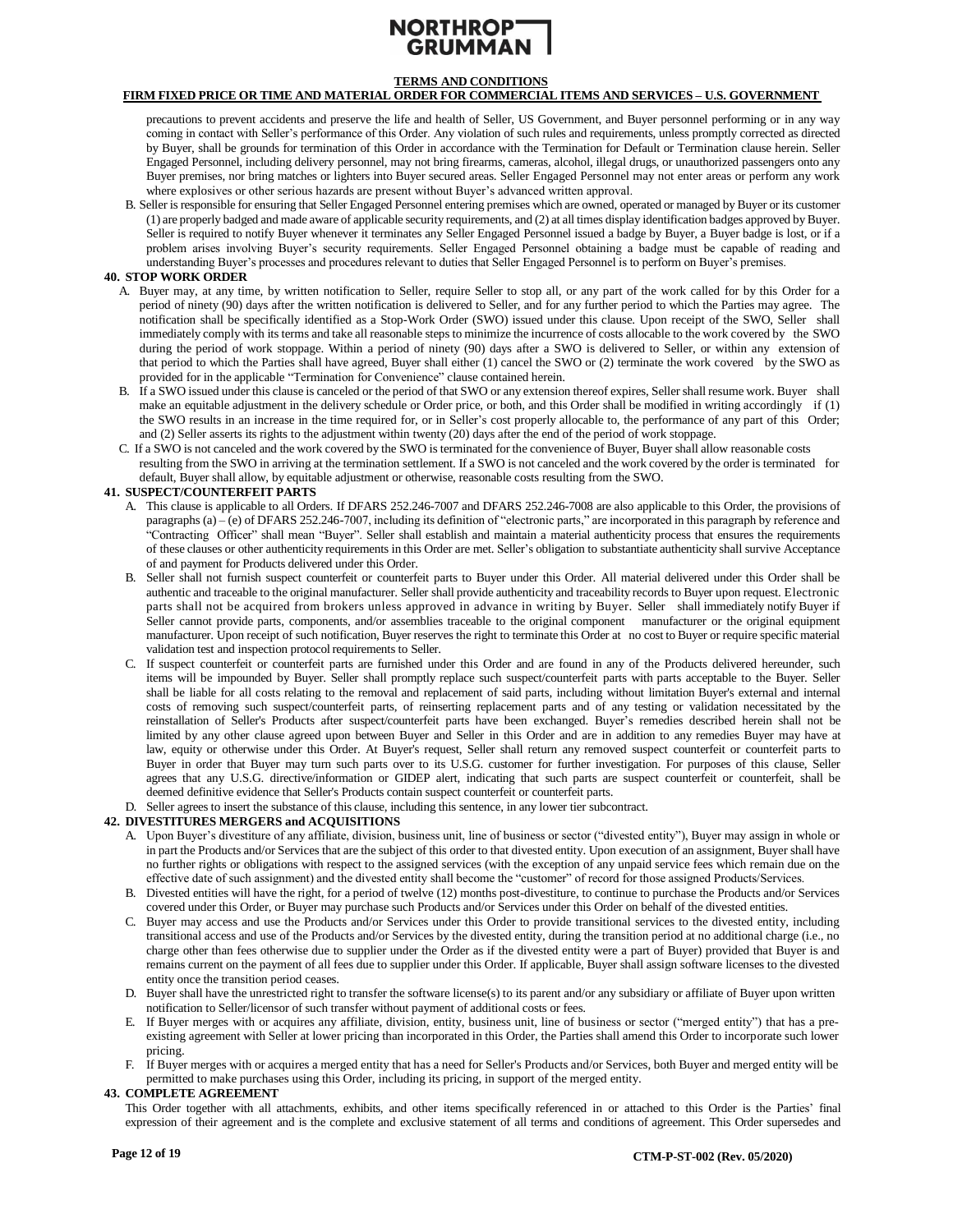

# **FIRM FIXED PRICE OR TIME AND MATERIAL ORDER FOR COMMERCIAL ITEMS AND SERVICES – U.S. GOVERNMENT**

cancels all prior understandings, proposals, communications, whether oral or written, and agreements between the Parties, whether such understandings, proposals, communications, and agreements were written or oral, concerning the matters addressed in this Order. No course of prior dealings between the Parties, and no usage of trade, shall be relevant to supplement or explain any term used in this Order. The descriptive headings contained in this Order are for convenience of reference only and in no way define, limit or describe the scope or intent of this Order.

#### <span id="page-12-5"></span>**44. SUPPLIER STANDARDS OF BUSINESS CONDUCT**

Seller shall comply with the Northrop Grumman Supplier Standards of Business Conduct (available at [http://www2.northropgrumman.com/suppliers/Pages/SSBC.aspx\)](http://www2.northropgrumman.com/suppliers/Pages/SSBC.aspx) (the "Northrop Grumman Supplier Code"). Seller shall ensure that its employees are aware of their contribution to Product or Service conformity, their contribution to Product safety, and the importance of ethical behavior. Seller represents and warrants that it has not participated, and will not participate, in any conduct that violates the Northrop Grumman Supplier Code. Seller shall notify Buyer if at any time Seller becomes aware of any actual or suspected violation of the Northrop Grumman Supplier Code. If Buyer determines that Seller is in violation of the Northrop Grumman Supplier Code, Buyer may cancel this Order upon written notice to Seller and Buyer shall have no further obligation to Seller.

#### <span id="page-12-2"></span>**45. RESPONSE TO AUDIT**

Buyer shall not be prohibited from providing copies of this Order, including any other document incorporated into this Order, to federal, state or other regulatory agencies as requested by either Buyer's or government auditors to comply with auditing procedures.

#### <span id="page-12-1"></span>**46. DELIVERY, TITLE, SOURCING**

- A. All Parties expressly agree that time is and shall remain a material element of this Order and no acts of Buyer, including without limitation, modificationsto this Order or Acceptance of late deliveries, shall constitute a waiver of this provision.
- B. Title free of liens or encumbrances shall pass to Buyer upon Acceptance (except as otherwise specified within this Order); however, passing of title shall not relieve Seller of any other obligations under this Order.
- C. All deliveries shall be strictly in accordance with the applicable quantities and schedules set forth in this Order. Buyer reserves the right to (i) return over shipments and early shipments at Seller's expense, (ii) have payment therefore withheld by Buyer until the date that Products or Services are actually scheduled for delivery, or (iii) be placed in storage, for which Seller shall be liable for the cost, until the delivery date specified herein. Unless otherwise provided in this Order, delivery in whole or part shall not be made more than ten (10) days prior to required delivery dates.
- D. Whenever it appears Seller will not meet the delivery schedule, Seller shall immediately notify Buyer of the reason and estimated length of the delay. If Seller's delivery shall fail to meet the delivery schedule, Buyer, without limiting its other rights or remedies, may direct expedited routing, and any excess cost incurred thereby shall be debited to Seller's account.
- E. If Seller is unable to meet the required delivery schedules for any reason, other than a change directed by Buyer, Buyer shall have the option to (1) terminate this Order, or (2) fill such Order or any portion thereof, from sources other than Seller and to reduce Seller's Order quantities accordingly at no increase in unit price, without any penalty to Buyer, or (3) Accept late delivery and recover from Seller any costs Buyer incurs caused by the late delivery. This condition shall not limit Buyer's other rights and remedies Buyer may otherwise have under this Order or applicable law.
- F. If Seller intends to source or ship direct from outside of the U.S. to Buyer then, in addition to complying with all applicable Export Regulations, Seller shall provide the name, country and contact information of the non-U.S. sources within ten (10) days after Order acceptance. Seller proposed sources outside of the U.S. must have a reputation for honesty and a company policy prohibiting bribes and facilitating payments intended to expedite or secure performance of a routine governmental action, such as, customs clearance. Buyer retains the right to deny Seller's use of Seller proposed sources within thirty (30) days of Seller notification. Seller shall ensure that Buyer's purchase does not transit through one of the proscribed countries listed in U.S. ITAR, 22 C.F.R. 126.1.

### <span id="page-12-0"></span>**47. PACKAGING, PACKING, MARKING**

- A. Seller shall be responsible for ensuring the proper packaging, packing, and marking of Product(s) delivered hereunder in accordance with this Order. Packaging, packing, and marking will conform to the instructions specified or provided by Buyer. Seller must assure package integrity throughout the shipping cycle. Each package and pack shall provide physical, chemical, and cleanliness protection to prevent damage or deterioration of the Product during handling, shipment and storage under anticipated environmental conditions. All materials, fabrication techniques and workmanship shall conform to the requirements specified herein or, if not specified, otherwise meet or exceed good commercial quality and practice. Damage resulting from improper Product packaging will be charged to Seller. Seller must comply with all applicable carrier regulations, including National Motor Freight Classification and Department of Transportation Regulations. No extra charge for packaging or insurance shall be allowed unless specifically noted herein. Products received without proper packaging, packing, marking and/or bar coding as set forth herein may be rejected by Buyer and returned to Seller at Seller's expense.
- B. All goods shall be prepared (cleaned, preserved, etc.) and packed per Military Standard Packaging, when required, or best commercial practice for export shipment in a manner to comply with carrier regulations and to prevent damage or deterioration during handling, shipment and indoor storage for up to ninety (90) days at destination. Wood Packaging Materials must meet International Standards for Phytosanitary Measures (ISPM) No. 15. If requested, Seller shall submit two (2) copies of its proposed packaging procedure and packing design to Buyer for review not less than sixty (60) days prior to the fabrication of the container required for first shipment, and shall prepare and package in accordance with said procedure and design.

#### <span id="page-12-3"></span>**48. SHIPPING AND TRANSPORTATION**

Unless otherwise noted on this Order, when shipping F.O.B. Shipping Point (Seller's Dock), Seller shall utilize Buyer's authorized carrier, and will refer to the Buyer's Carrier Routing Instructions documented on the Online Automated Supplier Information System (OASIS) website located at<http://www2.northropgrumman.com/suppliers/Pages/Shipping.aspx> for shipping and transportation information. Buyer reserves the right to debit Seller's account for excessive charges relating to Seller's failure to comply with routing instructions identified on the OASIS website.

### <span id="page-12-4"></span>**49. INSPECTION**

- A. Buyer and its customer may inspect and test material, work in progress, Products and/or Services at all times and places during manufacture and otherwise. No inspection (including source inspection), test, approval (including design approval), or Acceptance of Products or Services, or failure to inspect and Accept or reject Products or Services, shall relieve Seller from responsibility for any defects or other failure to meet the requirements of this Order, or for latent defects, fraud, such gross mistakes that amount to fraud, or Seller's warranty obligations, nor impose liability on Buyer.
- B. Seller shall not substitute materials or accessories, even if Seller believes they are of superior quality, without written consent of Buyer.
- Unless otherwise stated in Buyer's specifications, the latest revision of applicable standards, specifications or similar documents as of the date of this Order shall apply. If the Products are specifically manufactured for Buyer in accordance with drawings, designs, or specifications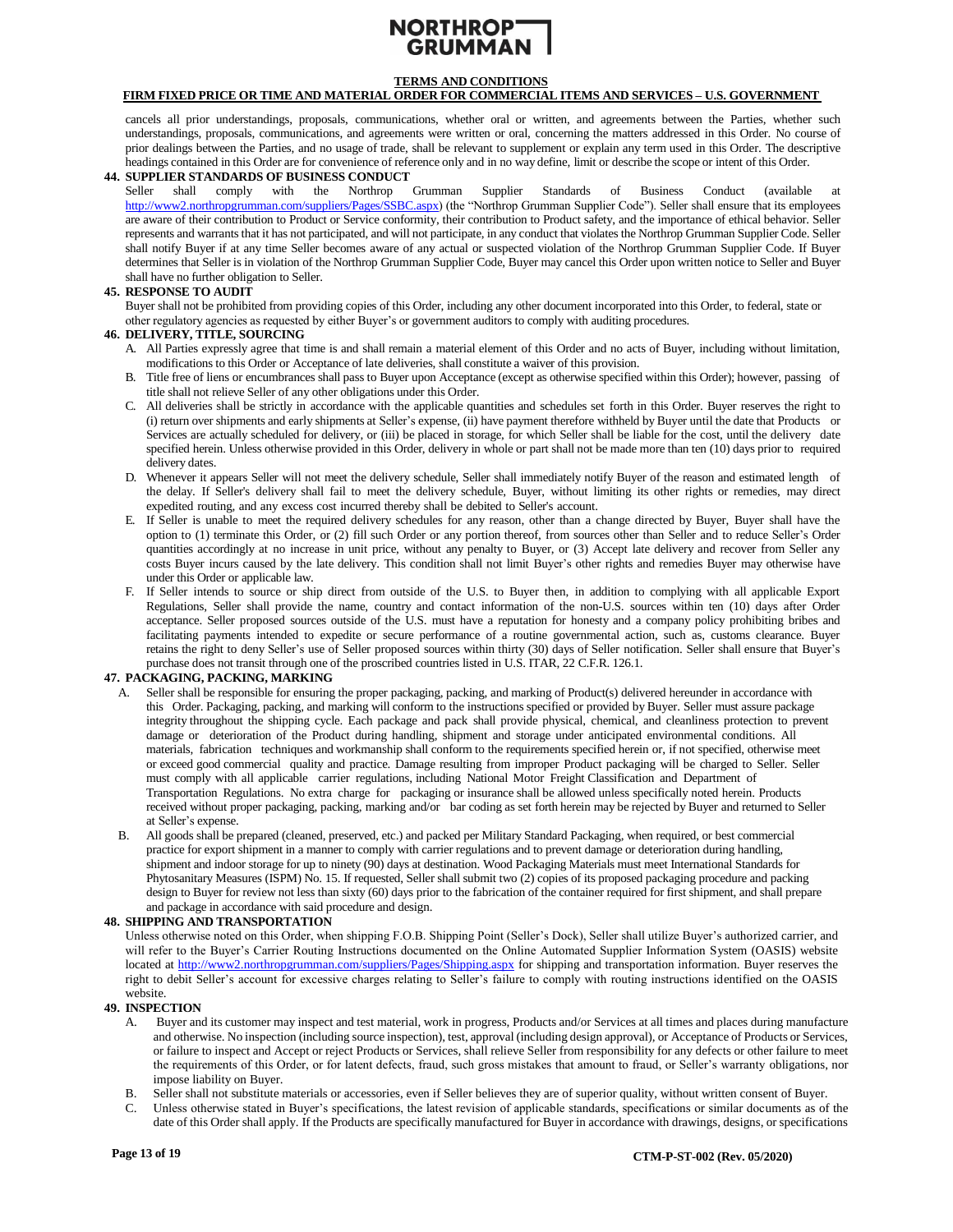

# **FIRM FIXED PRICE OR TIME AND MATERIAL ORDER FOR COMMERCIAL ITEMS AND SERVICES – U.S. GOVERNMENT**

furnished by Buyer:

(1) Seller shall provide and maintain an inspection and quality control system acceptable to Buyer and provide access to Seller's facilities and applicable documented information including all lower-tier subcontractors' facilities used in performance of this Order at all reasonable times, and without additional charge, for inspection by Buyer's agents, employees, Buyer's Customer and any applicable regulatory authority, and shall provide all tools, facilities, and assistance reasonably necessary for inspection relating to the performance of this Order; and (2) Seller shall maintain adequate and authenticated inspection and test documents which relate to work performed under this Order for a period of three (3) years after completion of this Order or as otherwise specified in this Order, and shall make such records available to Buyer upon request; (3) Seller shall supply Buyer with inspection and test reports, affidavits, certifications, technical documents generated or related to this Order, or any other documents as may reasonably be requested by Buyer; (4) Seller shall notify Buyer's Authorized Representative in writing of any changes in Product and/or process definition and obtain Buyer's written approval prior to proceeding; and (5) Seller agrees to insert the substance of this clause, including this sentence, in any lower–tier subcontract.

D. Final inspection and Acceptance by Buyer shall be at point of delivery, unless otherwise specified in this Order.

# <span id="page-13-0"></span>**50. OFFSET COMMITMENT (This clause shall only apply to Ordersin excess of \$50,000.00)**

- A. Definition: "Offset" means the obligations that Buyer undertakes, in order to market or sell its Products, to assist a customer country in reducing any trade imbalance caused by its purchase of Buyer's Products or to meet other customer country national objectives.
- B. Notwithstanding that this Order is or is not made in direct support of a foreign sale, Seller agrees that it is obligated to support Buyer's Offset commitments as a condition of this Order.
- C. The Offset credits arising out of or resulting from, directly or indirectly, this Order are for the exclusive use of Buyer and may be used by Buyer and any of its affiliates and subsidiaries to fulfill all past, present and future Offset obligations. Seller shall provide all information and assistance to Buyer that Buyer may reasonably request in support of Buyer's efforts to secure Offset credits relating to this Order. In addition, Seller agrees to identify and retain for Buyer's use any rights to Offset credits generated by its suppliers and subcontractors arising out of or resulting from this Order.
- D. Seller shall provide a copy of each purchase order or subcontract placed with a non-U.S. source under this Order in support of Buyer's rights to Offset credit.
- E. Seller shall execute all necessary documents to evidence Buyer's right to use or assign any Offset credits.
- F. Buyer reserves the right to assign Offset credits generated through Seller's efforts under this Order to third parties.
- G. Seller agrees to insert the substance of this clause, including this sentence, in any lower–tier subcontract.

#### <span id="page-13-2"></span>**51. CUSTOMS TRADE PARTNERSHIP AGAINST TERRORISM (CTPAT) PROGRAM**

- A. Buyer supports the U.S. Customs and Border Protection (CBP) in the CTPAT program. This program is designed to protect the supply chain from the introduction of terrorist contraband (weapons, explosives, biological, nuclear or chemical agents, etc.) in shipments to Buyer originating from off-shore of the U.S., or in drop shipments to Seller'ssub-tier suppliers, Buyer's customers or othersubcontractors originating from off-shore of the U.S. Seller shipments through U.S. importers, from manufacturers in foreign countries, and brokers/freight forwarders/carriers must be with transportation companies that are CTPAT validated by the U.S. Customs Service. In addition, Seller agrees to take such reasonable measures as may be required by Buyer to ensure the physical integrity and security of all shipments under this Order against the unauthorized introduction of harmful or dangerous materials, drugs, contraband, weapons or weapons of mass destruction or introduction of unauthorized personnel in transportation conveyances or containers. Such measures may include, but are not limited to, physical security of manufacturing, packing and shipping areas, restrictions on access of unauthorized personnel to such areas; personnel screening to the maximum limits of law or regulations in Seller's or manufacturer's country; and development, implementation and maintenance of procedures to protect the security and integrity of all shipments. Seller shall contact Buyer's Authorized Representative for assistance in identifying transportation companies that are validated under the CTPAT program. Information about CTPAT can be found at [www.cbp.gov.](file:///C:/Corporate/Global%20Supply%20Chain/Terms%20Conditions%20COE/Document%20Files/07-2019/03%20-%20Final%20and%20Unlocked/www.cbp.gov)
- B. Ocean/Land Container Shipments. Seller agrees to ensure the physical integrity and security of all ocean/land containers under this Order against the unauthorized introduction of harmful or dangerous materials, drugs, contraband, or weapons (including Weapons of mass destruction), or introduction of unauthorized personnel in transportation conveyances or containers. Seller's security measures must include, but are not limited to, physical security of manufacturing, packing and shipping areas, restrictions on access of unauthorized personnel to such areas. Staged ocean and land containers must be secured from unauthorized access, and the immediate surrounding areas must be inspected on a regular basis to ensure these areas remain free of visible pest contamination. Seller acknowledges that ocean and land border container shipments made under this Order must be with certified and validated transportation providers participating in their country's respective trade security program (Authorized Economic Operator, Partnership in Protection, Trusted Trader, CTPAT, or equivalent). Seller shall use International Standard Organization (ISO) 17712 high security seals and have written procedures that document and control access, distribution, controls in transit, and destruction of ISO 17712 seals. Transportation providers must notify the Buyer of the date, time, location, and reason any seal in transit is broken/replaced. Upon notification, Buyer, or its designee, may audit all pertinent records relating to the above and identify procedures in order to verify compliance with the requirements of this provision. Seller acknowledges that it has reviewed its supply chain security procedures and contractual terms with its transportation providers and by acceptance of this Order, Seller certifies that its security procedures and transportation provider's contractual terms adhere to this clause and are in accordance with trade security requirements of its respective country.

#### <span id="page-13-1"></span>**52. CONFLICT MINERALS**

If Seller is providing Products to Buyer under this Order, Seller shall use commercially reasonable efforts to:

- A. identify whether such Products contain tin, tantalum, gold or tungsten;
- B. determine whether any such minerals originated in covered countries, as defined in Section 1502 of the Dodd-Frank Wall Street Reform and Consumer Protection Act (the "Act"); and
- C. perform appropriate due diligence on its supply chain in support of Buyer's obligations under the Act.

In addition, Seller shall, as soon as reasonably practicable following the completion of the calendar year, provide a completed Conflict Minerals Reporting Template, using the form found at [http://www.responsiblemineralsinitiative.org/conflict-minerals-reporting-template/.](http://www.responsiblemineralsinitiative.org/conflict-minerals-reporting-template/) If requested, Seller will promptly provide information or representations that Buyer reasonably believes are required to meet Buyer's conflict minerals compliance obligations.

#### <span id="page-13-3"></span>**53. DISPOSAL OF PRODUCTS**

Upon completion or termination of this Order and as directed by Buyer, any excess Products, or parts thereof, shall be delivered free of charge to Buyer at the designated delivery point at Seller's risk and expense or destroyed and the destruction certified by Seller. Seller shall not sell, or otherwise dispose of as scrap or otherwise, any completed or partially completed or defective Products without defacing or rendering such Products unsuitable for use.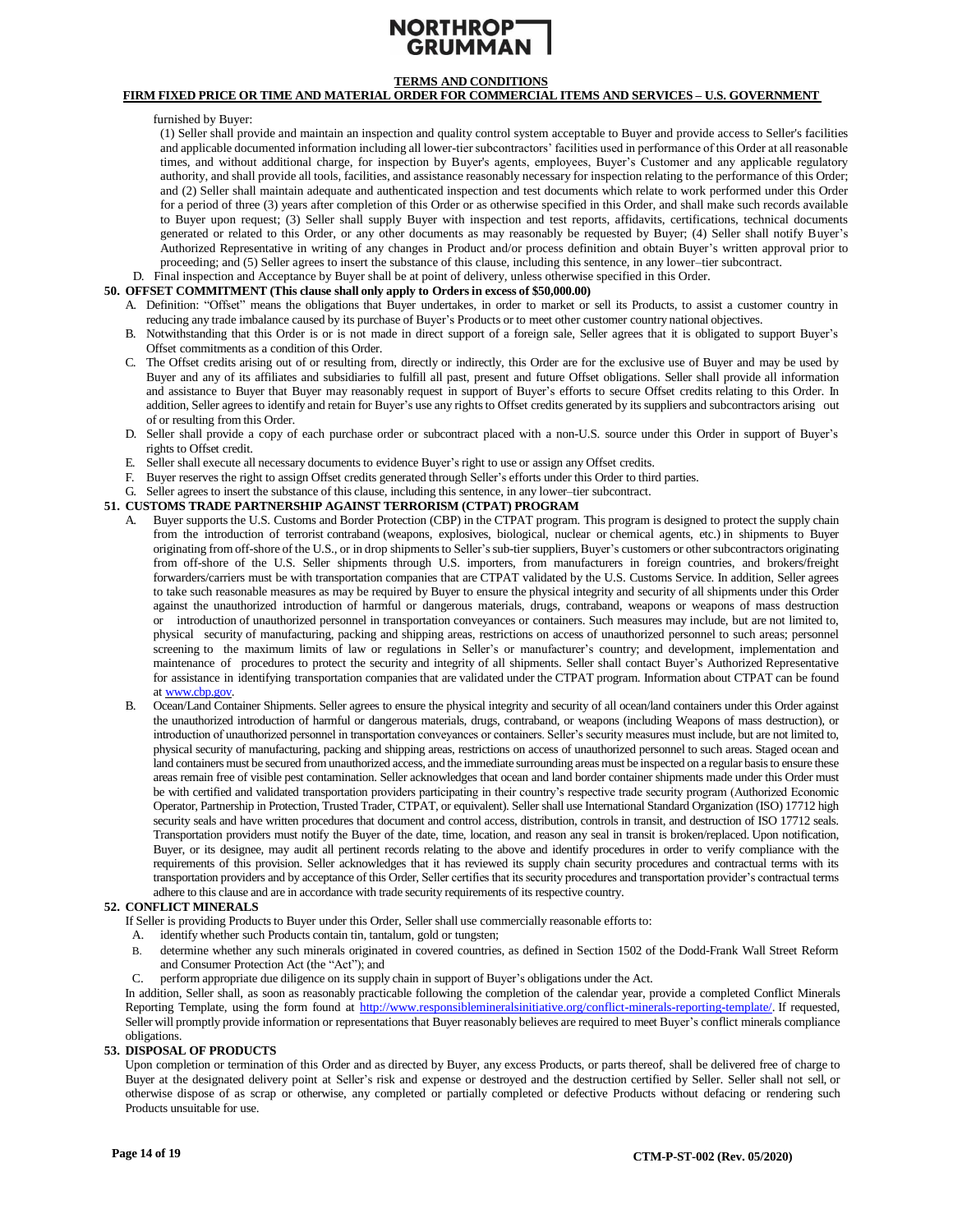# **TERMS AND CONDITIONS**

# **FIRM FIXED PRICE OR TIME AND MATERIAL ORDER FOR COMMERCIAL ITEMS AND SERVICES – U.S. GOVERNMENT**

#### <span id="page-14-1"></span>**54. RESIDENT REPRESENTATIVES**

Buyer reserves the right to assign representatives on an itinerant or resident basis at Seller's facilities or those of lower-tier subcontractors for the purpose of maintaining surveillance activities, including the right to witness any or all tests performed as part of the requirements of this Order. Seller shall provide Buyer's representatives with reasonable facilities and equipment, and unescorted free access to all areas essential to the proper conduct of the aforementioned activity throughout all phases of engineering, manufacturing, testing, packaging and shipping. In addition, Seller agrees to make available to Buyer's representatives pertinent planning, status, and forecast information and such other technical and management reporting as may be necessary for Buyer's representatives to carry out their responsibilities.

#### <span id="page-14-2"></span>**55. SELLER'S EMPLOYEES**

- A. Employees of Seller who perform Services under this Order shall be citizens of the U.S., its possessions or territories, or lawful permanent residents as defined by 8 U.S.C. 1101(a)(20), or protected individuals as defined by 8 U.S.C. 1324b(a)(3). Seller shall provide certification of compliance upon Buyer request. Seller shall promptly notify Buyer of any changes to the certification. Failure to provide the certification, or notice of changes, may result in termination of this Order for default.
- B. Seller represents and warrants that Seller is an expert, fully competent in all phases of the work involved in producing and supporting all Products and performing all Services purchased under this Order. Buyer may require Seller to remove from Buyer's or Buyer's customer's premises any employee, agent, or representative of Seller, or any of its subcontractors and Buyer shall have the right to request and have replaced any personnel who fail to perform to Buyer's satisfaction.

# <span id="page-14-0"></span>**56. PRIVACY - PROCESSING OF PERSONAL INFORMATION (Applicable Only to the Processing of Personal Information)**

#### A. Definitions

- 1. "Affiliate" means any person or entity that directly or indirectly through one or more intermediaries, controls or is controlled by, or is under common control with Buyer.
- 2. "Controller" means any Person or organization that, alone or jointly with others, determines the purposes and means of the Processing of Personal Data.
- 3. "Personal Information" means any information relating to an identified or identifiable Person, including, but not limited to name, postal address, email address or other online contact information (such as an online user ID), telephone number, date of birth, social security number (or its equivalent), driver's license number (or other government-issued identification number), account information (including financial account information), payment card Data (primary account number, expiration date, service code, full magnetic stripe Data or equivalent on a chip), personal identification number, access code, password, security questions and answers, security tokens used for authentication, birth or marriage certificate, health insurance or medical information, or any other unique identifier or one or more factors specific to the individual's physical, physiological, mental, economic or social identity, whether such Data is in individual or aggregate form and regardless of the media in which it is contained, that may be (i) disclosed at any time to Seller or its Personnel by Buyer or its Personnel in anticipation of, in connection with or incidental to the performance of Services for or on behalf of Buyer; (ii) Processed at any time by Seller or its Personnel in connection with or incidental to the performance of Services for or on behalf of Buyer; or (iii) derived by Seller or its Personnel from the information described in (i) or (ii) above.
- 4. "Personnel" means employees, agents, consultants or contractors of Seller or Buyer, as applicable.
- 5. "Privacy Shield" means the European Union (EU) -U.S. and Switzerland U.S. Privacy Shield frameworks.
- 6. "Processor" means any Person or Entity that Processes Personal Data on behalf of a Controller.
- 7. "Process" or "Processing" means any operation or set of operations performed upon Personal Information, whether or not by automatic means, such as creating, collecting, procuring, obtaining, accessing, recording, organizing, storing, adapting, altering, retrieving, consulting, using, disclosing or destroying the Data.
- 8. "Sell," means selling, renting, releasing, disclosing, disseminating, making available, transferring, or otherwise communicating orally, in writing, or by electronic or other means, a Personal Information to another business or a third party for monetary or other valuable consideration.
- B. Seller shall hold in strict confidence any and all Personal Information.
- C. Unless Buyer elsewhere in this agreement recognizes Seller to be a Controller, Buyer shall have the exclusive authority to determine the purposes for and means of Processing Personal Information.
- D. In Processing Personal Information, Seller shall comply with all applicable laws in effect and as they become effective relating in any way to the privacy, confidentiality or security of Personal Information.
- E. Seller shall Process Personal Information only on behalf and for the benefit of Buyer and only for the purposes of Processing Personal Information in connection with this Order, and will carry out its obligations pursuant to this Order and in accordance with Buyer's written instructions. **Supplier shall not Sell Personal Information.**
- F. Seller shall limit access to Personal Information to its Personnel who have a need to know the Personal Information as a condition to Seller's performance of Services for or on behalf of Buyer, and who have explicitly agreed in writing to comply with legally enforceable privacy, confidentiality and security obligations that are substantially similar to those required by this clause. Seller will exercise the necessary and appropriate supervision over its relevant Personnel to maintain appropriate privacy, confidentiality and security of Personal Information. Seller will ensure that Personnel with access to Personal Information are periodically trained regarding privacy and security and the limitations on Processing of Personal Information as provided in this Order.
- G. To the extent Seller Processes Personal Information received by Buyer from a Person or Entity in the EU or Switzerland, Seller shall (i) provide at least the same level of privacy protection for Personal Information by Buyer from the EU or Switzerland as is required by the Privacy Shield principles, (ii) promptly notify Buyer if at any time it determines that it can no longer meet its obligations to provide the same level of protection as is required by the Privacy Shield principles, and (iii) take reasonable and appropriate steps to stop and remediate, as directed by Buyer, the Processing of such Personal Information if at any time Buyer notifies Seller that Buyer has determined that Seller is not Processing the Personal Information in compliance with the Privacy Shield principles.
- H. Seller will not transfer Personal Information outside the U.S. to which it originally was delivered to Seller for Processing (or, if it was originally delivered to a location inside the EU, outside the EU) without the explicit written consent of Buyer. Seller will enter into any further written agreements as are necessary (in Buyer's reasonable determination) to comply with privacy laws, including with respect to any cross-border Data transfer of Personal Information, whether to or from the Seller.
- Seller shall not share, transfer, disclose or otherwise provide access to any Personal Information to any third party, or contract any of its rights or obligations concerning Personal Information to a third party, unless Buyer has authorized Seller to do so in writing, except as required by law. Where Seller, with the consent of Buyer, provides a third party access to Personal Information, or contracts such rights or obligations to a third party, Seller shall enter into a written agreement with each third party that imposes obligations on the third party that are substantially similar to those imposed on Seller under this clause. Seller shall retain only third parties that Seller reasonably can expect to be suitable and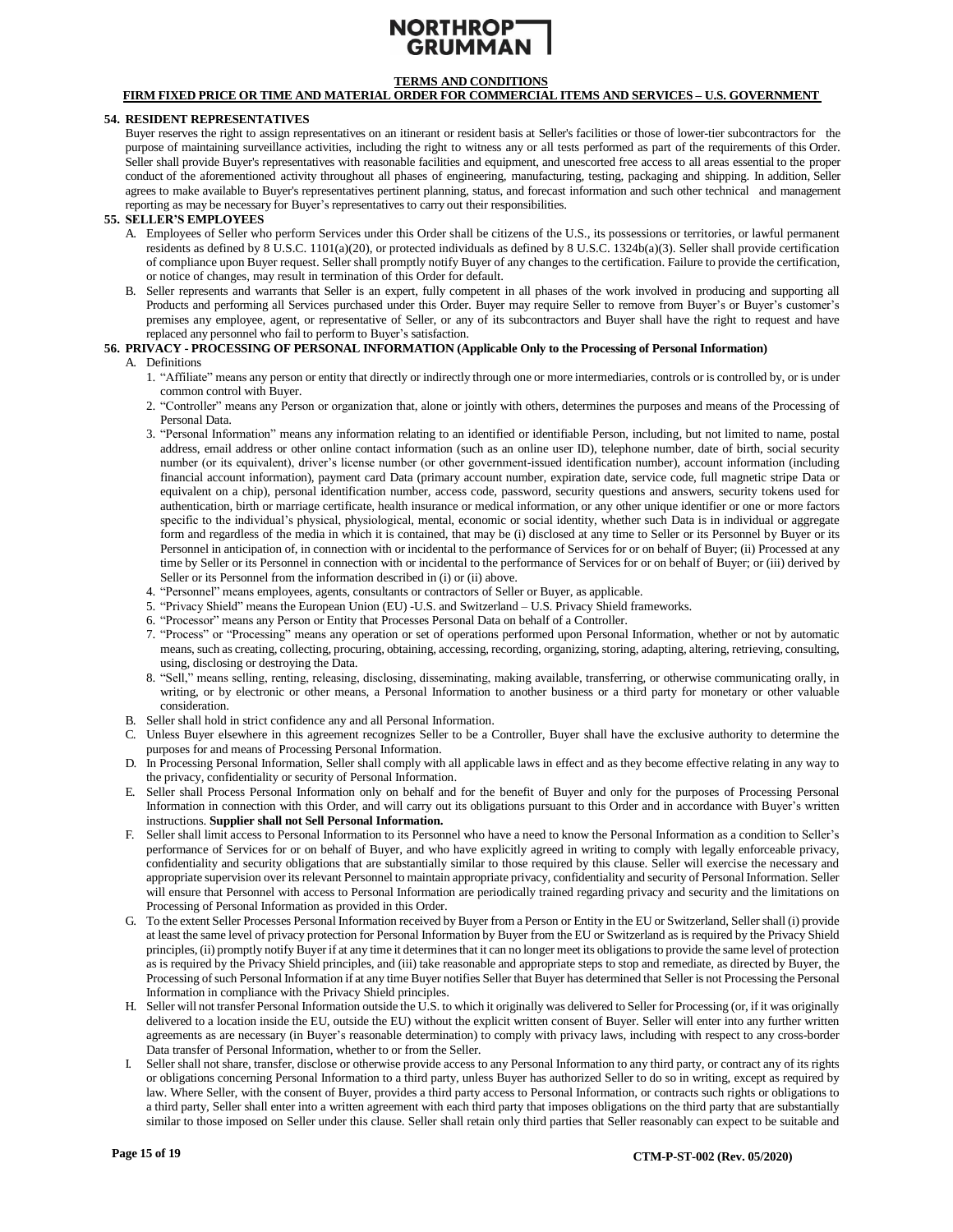# **TERMS AND CONDITIONS**

# **FIRM FIXED PRICE OR TIME AND MATERIAL ORDER FOR COMMERCIAL ITEMS AND SERVICES – U.S. GOVERNMENT**

capable of performing their delegated obligations in accordance with this Order and Buyer's written instructions.

- J. To the extent Seller provides a third party Processor access to Personal Information received by Buyer from a Person or Entity in the EU or Switzerland, Seller shall (i) transfer the Personal Information to the third party Processor only for the limited and specified purposes instructed by Buyer, (ii) ascertain that the third party Processor is obligated to provide at least the same level of privacy protection as is required by the Privacy Shield principles, (iii) take reasonable and appropriate steps to ensure that the third party Processor effectively Processes the Personal Information transferred in a manner consistent with the Privacy Shield principles, (iv) require the third party Processor to notify Seller if the third party Processor determines that it can no longer meet its obligation to provide the same level of protection as is required by the Privacy Shield principles, and (v) upon notice, including under (iv), take reasonable and appropriate steps to stop and remediate unauthorized Processing.
- K. No applicable law, or legal requirement, privacy or information security enforcement action, investigation, litigation or claim, or any other circumstance, prohibits Seller from (i) fulfilling its obligations under this Order or (ii) , complying with instructions it receives from Buyer concerning Personal Information. In the event a privacy requirement, enforcement action, investigation, litigation, or claim, or any other circumstance, is reasonably likely to adversely affect Seller's ability to fulfill its obligations under this Order, Seller shall promptly notify Buyer in writing and Buyer may, in its sole discretion and without penalty of any kind to Buyer, suspend the transfer or disclosure of Personal Information to Seller or access to Personal Information by Seller, terminate any further Processing of Personal Information by Seller, and terminate this Order and any related order(s).
- L. Seller will immediately inform Buyer in writing of any requests with respect to Personal Information received from Buyer's customers, consumers, employees, or others. Seller will respond to such requests in accordance with Buyer's instructions. Seller will fully cooperate with Buyer if an individual requests access to his or her Personal Information for any reason. Subject to applicable law, Supplier shall follow Northrop Grumman direction with respect to any individual right exercised under applicable privacy laws (e.g., access, deletion) with respect to the Personal Information Processed under this Agreement.
- M. Subject to applicable law, in the event Seller is required by law or legal process to disclose Personal Information, Seller will give immediate written notice of the disclosure to Buyer, so that Buyer may, in its discretion, seek a protective order or otherwise block the disclosure. Buyer will have the right to defend such action in lieu of and on behalf of Seller. Seller will reasonably cooperate with Buyer in such defense at Buyer's reasonable cost.
- N. Seller shall develop, implement and maintain a comprehensive, written information security program that complies with all applicable laws. Seller's information security program will include appropriate administrative, technical, physical, organizational and operational measures designed to (i) ensure the security and confidentiality of Personal Information; (ii) protect against any anticipated threats or hazards to the security and integrity of Personal Information; and (iii) protect against accidental or unlawful destruction, loss or alteration, unauthorized disclosure or access, and any other unlawful forms of Processing (hereinafter a "Privacy Incident").
- O. If the Processing involves the transmission of Personal Information over a network, Seller will implement appropriate measures to protect Personal Information against the specific risks presented by the Processing. Seller shall ensure a level of security appropriate to the risks associated with such transmission and the nature of the Personal Data Processed.
- P. Seller shall immediately, but in no event later than twenty-four hours after Seller's discovery of a Privacy Incident, notify Buyer in writing of any such Privacy Incident. Such notice will summarize in reasonable detail the effect on Buyer, if known, of the Privacy Incident and the corrective action taken or to be taken by Seller. Seller will promptly take all necessary and advisable corrective actions, and will cooperate fully with Buyer in all reasonable and lawful efforts to prevent, mitigate or rectify such Privacy Incident. The content of any filings, communications, notices, press releases or reports related to any Privacy Incident must be approved by Buyer prior to any publication or communication thereof.
- Q. Upon the occurrence of a Privacy Incident involving Personal Information in the possession, custody or control of Seller or for which Seller is otherwise responsible, Seller shall reimburse Buyer on demand for all Notification Related Costs (defined below) incurred by Buyer arising out of or in connection with any such Privacy Incident. "Notification Related Costs" shall include Buyer's internal and external costs associated with investigating, addressing and responding to the Privacy Incident, including but not limited to: (i) preparation and mailing or other transmission of notifications or other communications to consumers, employees or others as Buyer deems reasonably appropriate; (ii) establishment of a call center or other communications procedures in response to such Privacy Incident (e.g., customer service FAQs, talking points and training); (iii) public relations and other similar crisis management services; (iv) legal, consulting and accounting fees and expenses associated with Buyer's investigation of and response to such event; and (v) costs for commercially reasonable credit reporting and monitoring services that are associated with legally required notifications or are advisable under the circumstances.
- R. Buyer reserves the right to, annually or upon a Privacy Incident, review and inspect Seller's system and information security policies, practices, and procedures. With reasonable prior notice, Buyer or its Authorized Representatives reserve the right to inspect the system and any Buyer information or materials in Seller's possession, custody or control, relating in any way to Seller's obligations. An inspection shall not unreasonably interfere with the normal conduct of Seller's business and Seller shall cooperate fully with any such inspection initiated by Buyer. If Seller engages an independent third party to conduct a security evaluation/certification of Seller's systems that host Personal Information during the term of this contract, it shall provide summary copies of any resulting reporting to Buyer.
- S. Seller shall deal promptly and appropriately with any inquiries from Buyer relating to the processing of Personal Information subject to this Order.
- T. Seller agrees to indemnify and hold harmless the Indemnitees, as defined in clause 25 above, from, and at Buyer's option defend against, any and all Losses (as defined below), that the Indemnitees may incur, to the extent that such Losses arise from, or may be in any way attributable to (i) any violation of this Order; (ii) the negligence, gross negligence, bad faith, or intentional or willful misconduct of Seller or its Personnel in connection with the obligations set forth in this Order; (iii) Seller's use of any third party providing Services in connection with or relating to Seller's performance under this Order; or (iv) any Privacy Incident involving Personal Information in Seller's possession, custody or control, or for which Seller is otherwise responsible. For purposes of this Order, "Losses" means all judgments, settlements, awards, damages, losses, charges, liabilities, penalties, interest claims (including taxes and all related interest and penalties incurred directly with respect thereto), and all related reasonable costs, expenses and other charges (including all reasonable attorneys' fees and reasonable internal and external costs of investigations, litigation, hearings, proceedings, document and Data productions and discovery, settlement, judgment, award, interest and penalties).
- U. Seller's obligations under this clause will survive the termination of this Order and the completion of all Services subject thereto.
- <span id="page-15-0"></span>**57. INFORMATION SECURITY**
	- A. Definitions
		- 1. "Information Security Incident" means (i) any actual or suspected incident involving Seller Information System that may involve Buyer's Sensitive Information, or (ii) any actual or suspected unauthorized access to, use, or disclosure of Buyer's Sensitive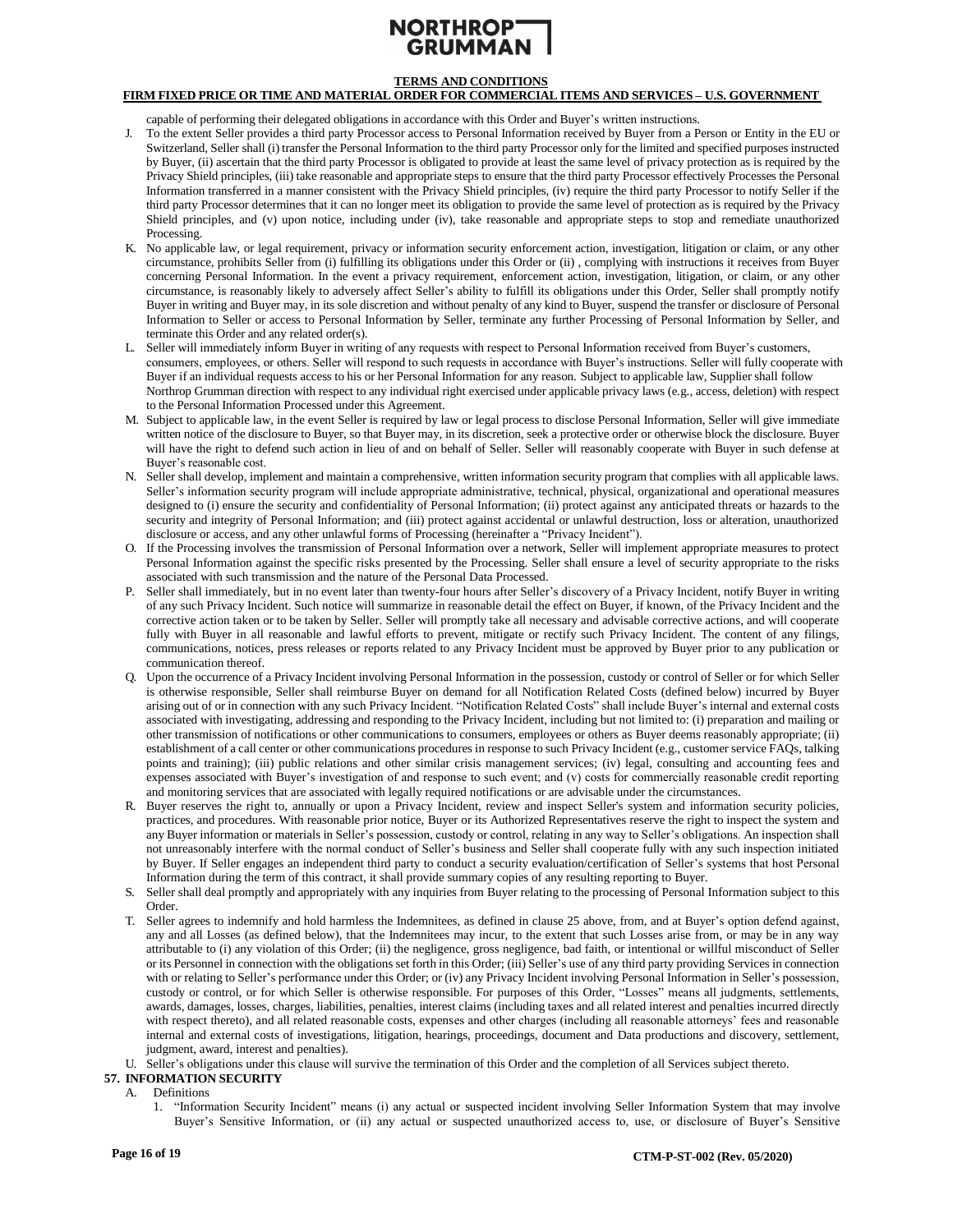# **TERMS AND CONDITIONS**

# **FIRM FIXED PRICE OR TIME AND MATERIAL ORDER FOR COMMERCIAL ITEMS AND SERVICES – U.S. GOVERNMENT**

Information.

- 2. "Information" means any communication or representation of knowledge such as facts, Data, or opinions, in any medium or form, including textual, numerical, graphic, cartographic, narrative, or audiovisual.
- 3. "Information System" means a discrete set of Information resources that collect, process, maintain, use, share, disseminate, or dispose Information.
- 4. "Seller Information System" is defined as any Information System owned and/or operated by Seller or owned/operated by a third party on behalf of Seller that collects, processes, maintains, uses, shares, disseminates, or disposes Information.
- 5. "Sensitive Information" means any Information that is collected, processed, maintained, used, shared, or disseminated in connection with this Order that warrants protection to ensure its confidentiality, integrity and availability including, but not limited to, any Northrop Grumman Proprietary Information and third party proprietary Information, Personal Information, Federal Contract Information as defined in FAR 52.204-21, Covered Defense Information as defined in DFARS 252.204-7012, and Controlled Unclassified Information (CUI) defined in the National Archives and Records Administration (NARA) Registry.
- 6. "Countermeasures" means actions, devices, procedures, techniques, or other measures that reduce the vulnerability of an Information System.
- B. Reasonable and Appropriate Security Controls
	- 1. Seller shall apply reasonable and appropriate administrative, technical, physical, organizational, and operational safeguards and operations, including Countermeasures, to protect Sensitive Information against accidental and unlawful destruction, alteration, and unauthorized or improper disclosure or access regardless of whether such Sensitive Information is on Seller's internal systems or a cloud environment.
	- 2. If Seller's performance of the Order involves the transmission, storage, or processing of Sensitive Information on an Information System, the Seller shall at a minimum apply the following security controls:
		- i. Basic Safeguarding Controls from FAR 52.204-21, regardless of whether FAR 52.204-21 applies to the Order:
			- Limit Information System access to authorized users, processes acting on behalf of authorized users, or devices (including other Information Systems).
			- b. Limit Information System access to the types of transactions and functions that authorized users are permitted to execute.
			- c. Verify and control/limit connections to and use of external Information Systems.
			- d. Control information posted or processed on publicly accessible Information Systems.
			- e. Identify Information System users, processes acting on behalf of users, or devices.
			- f. Authenticate (or verify) the identities of those users, processes, or devices, as a prerequisite to allowing access to organizational information systems.
			- Sanitize or destroy Information System media containing Sensitive Information before disposal or release for reuse.
			- h. Limit physical access to organizational information systems, equipment, and the respective operating environments to authorized individuals.
			- i. Escort visitors and monitor visitor activity; maintain audit logs of physical access; and control and manage physical access devices.
			- j. Monitor, control, and protect organizational communications (i.e., Information transmitted or received by organizational information systems, at the external boundaries and key internal boundaries of the Information Systems.
			- k. Implement subnetworks for publicly accessible system components that are physically or logically separated from internal networks.
			- l. Identify, report, and correct Information and Information System flaws in a timely manner.
			- m. Provide protection from malicious code at appropriate locations within information systems.
			- n. Update malicious code protection mechanisms when new releases are available.
			- o. Perform periodic scans of the Information Systems and real-time scans of files from external sources as files are downloaded, opened, or executed.
		- ii. Additional Basic Security Controls
			- a. Establish and enforce security configuration settings for information technology Products employed in Seller's Information Systems.
			- b. Establish and maintain Data protection processes and systems to adequately protect Sensitive Information, including pertaining to destruction methods employed, how audit and system log information is protected, and having the capability to encrypt Sensitive Information during transmission.
			- c. Ensure that risks identified in scans performed under paragraph B.2(i)(o) of this clause are promptly addressed.
- C. Information Security Incident Response and Notification
	- 1. Seller must have documented processes that address Information Security Incidents. These processes should be a set of written instructions and Countermeasures that include, but are not limited to: detecting, responding to, and limiting the effects of an Information Security Incident.
	- 2. Within 72 hours of discovery, Seller will notify Buyer's Authorized Representative and Buyer's Cyber Security Operations Center (CSOC) at (877) 615-3535 of any Information Security Incident. At Seller's expense, Seller will (i) immediately investigate any Information Security Incident, (ii) make all reasonable efforts to secure Sensitive Information and mitigate the impact of the Information Security Incident, (iii) provide timely and relevant Information to Buyer about the Information Security Incident on an ongoing basis, and (iv) cooperate as applicable with Buyer to provide notice to affected third parties.
	- 3. This clause does not relieve Seller of any other applicable safeguarding requirements, remedies, or obligations regarding the protection of Sensitive Information required by this Order or local, federal, state or other governmental agencies or departments, including but not limited to FAR 52.204-21 or DFARS 252.204-7012.
- D. Seller shall respond promptly and appropriately to any inquiries from Buyer related to compliance with this clause to include documentation and/or independent evidence of the effectiveness of implemented controls, processes and Countermeasures discussed above.
- E. Seller shall provide prior written notification of any material changes to Seller Information System that store, process or transmit Buyer's Sensitive Information to include any new third party agreements they have entered that will store, process or transmit Buyer's Sensitive Information on behalf of Seller.
- **58. FEDERAL ACQUISITION REGULATION (FAR) AND DEFENSE FAR SUPPLEMENT (DFARS) FLOWDOWN PROVISIONS** The following clauses set forth in the FAR and DFARS as in effect on the date of this purchase order, unless otherwise noted, are incorporated herein by reference. The listed FAR and DFARS clauses are incorporated herein as if set forth in full text unless made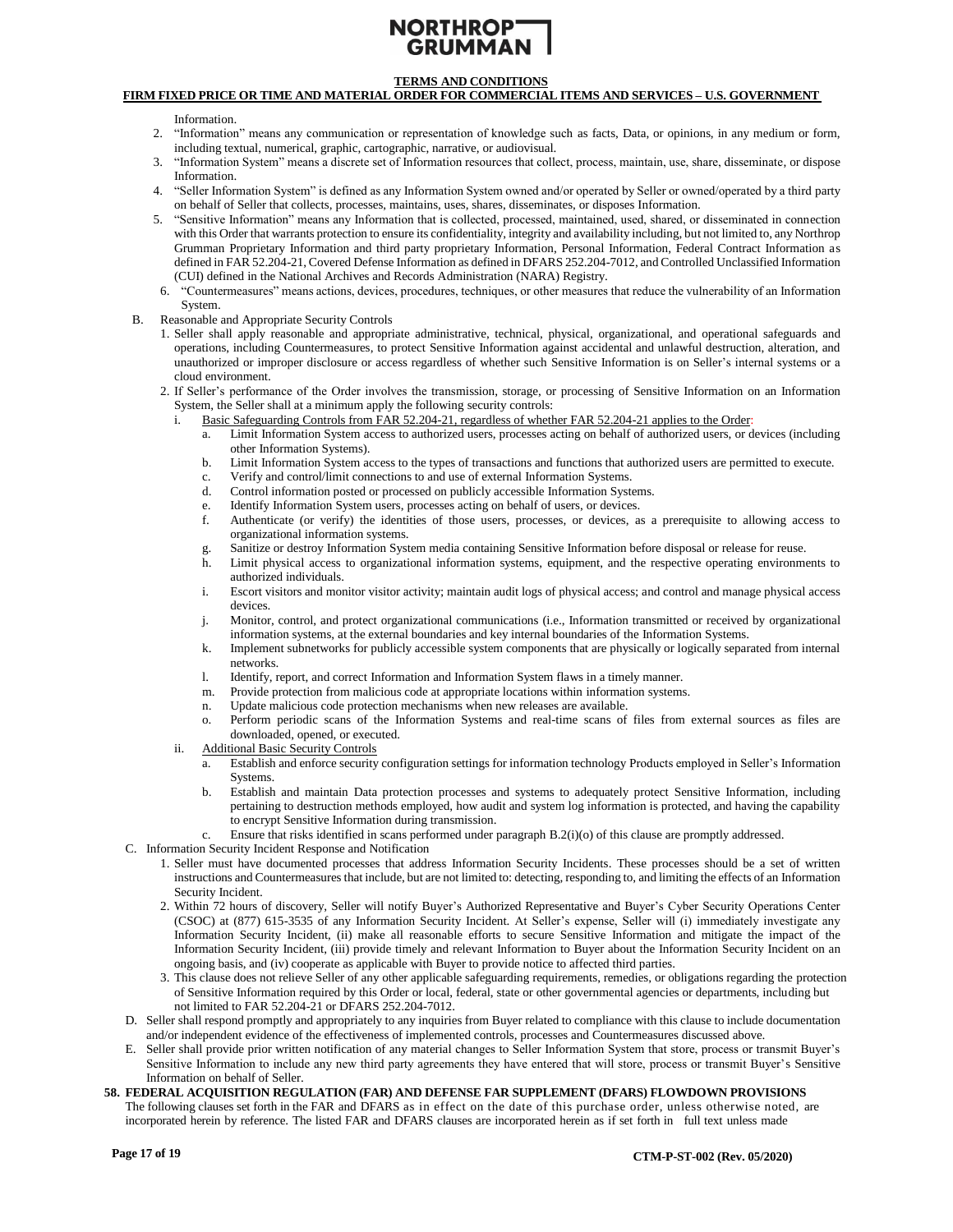# **NORTHROPT**<br>GRUMMAN

# **TERMS AND CONDITIONS**

## **FIRM FIXED PRICE OR TIME AND MATERIAL ORDER FOR COMMERCIAL ITEMS AND SERVICES – U.S. GOVERNMENT**

inapplicable by its corresponding note, if any. Seller shall include the appropriate FAR and DFARS clauses as required in any lower-tier subcontract. Whenever said clauses include a requirement for the resolution of disputes between the Parties in accordance with the FAR "Disputes" clause, the dispute shall instead be disposed of in accordance with the clause entitled "Disputes" in these terms and conditions. Where necessary to derive proper meaning in a subcontract situation from these clauses, "Contractor" means "Seller," "Contracting Officer" means "Buyer," "Contract" means this Order and "Government" means "Buyer or the Government." However, the words "Government" and "Contracting Officer" do not change: (1) when a right, act, authorization or obligation can be granted or performed only by the Government or the Prime Contract Contracting Officer or duly authorized representative, (2) when title to property is to be transferred directly to the Government, and (3) in FAR 52.227-1, 52.227-2, and DFARS 252.227-7013 and 252.227-7014.

| <b>Clause</b>                                                                                                                                                  | <b>FAR</b>                   |  |  |
|----------------------------------------------------------------------------------------------------------------------------------------------------------------|------------------------------|--|--|
| Prohibition on Contracting with Entities that Require Certain Internal Confidentiality Agreements or Statements-                                               | 52.203-18                    |  |  |
| <b>Representation</b>                                                                                                                                          |                              |  |  |
|                                                                                                                                                                |                              |  |  |
| NOTE: This is not applicable to solicitations for a personal services contract with an individual if the services are to be performed entirely by the          |                              |  |  |
| individual, rather than by an employee of the contractor or a subcontractor.                                                                                   |                              |  |  |
| Prohibition on Requiring Certain Internal Confidentiality Agreements or Statements                                                                             | 52.203-19                    |  |  |
| NOTE: Applicable in all solicitations and resultant contracts, other than personal services contracts with individuals.                                        |                              |  |  |
| <b>Basic Safeguarding of Covered Contractor Information Systems</b>                                                                                            | 52.204-21                    |  |  |
| NOTE: Applicable to all Orders at any tier for other than commercially available off-the-shelf items.                                                          |                              |  |  |
| Prohibition on Contracting for Hardware, Software, and Services Developed or Provided by Kaspersky Lab and                                                     | 52.204-23                    |  |  |
| <b>Other Covered Entities</b>                                                                                                                                  |                              |  |  |
| Representation Regarding Certain Telecommunications and Video Surveillance Services or Equipment                                                               | 52.204-24                    |  |  |
| Prohibition on Contracting for Certain Telecommunications and Video Surveillance Services or Equipment.                                                        | 52.204-25                    |  |  |
| <b>Covered Telecommunications Equipment or Services-Representation</b>                                                                                         | 52.204-26                    |  |  |
| Protecting the Government's Interest When Subcontracting with Contractors Debarred, Suspended or Proposed for                                                  | 52.209-6                     |  |  |
| <b>Debarment</b>                                                                                                                                               |                              |  |  |
| <b>Contract Terms and Conditions Required to Implement Statutes or Executive Orders - Commercial Items</b>                                                     | 52.212-5                     |  |  |
| <b>Allowable Cost and Payment</b>                                                                                                                              | 52.216-7                     |  |  |
| <b>Subcontracts for Commercial Items</b>                                                                                                                       | 52.244-6                     |  |  |
| <b>Government Property or Alternate I</b>                                                                                                                      | 52.245-1                     |  |  |
| NOTE 1: Applicable to any Order if Government property is acquired/fabricated by or furnished to Seller.                                                       |                              |  |  |
| NOTE 2: The basic clause (non-Alt 1 version) applies in most instances except for conditions referenced in Note 3 below.                                       |                              |  |  |
| NOTE 3: The Alternate 1 version of FAR 52.245-1 shall apply if; this Order was issued to Seller as a Firm Fixed Price type                                     |                              |  |  |
| contracts not awarded on the basis of submission of certified cost or pricing Data, Buyer's Prime Contract contains the                                        |                              |  |  |
| Alternate 1 provisions, or if Seller has a disapproved property control system at the time of Order award. Under the                                           |                              |  |  |
| Alternate 1 clause Seller shall assume Full Risk of Loss for Government Property under Seller's accountability during performance                              |                              |  |  |
| of this Order.                                                                                                                                                 |                              |  |  |
| NOTE 4: In the phrases "Government Property", "Government-furnished property", and in references to title to property,<br>"Government" shall not mean "Buyer". |                              |  |  |
| The following is added as paragraph (n): "Contractor shall provide Buyer immediate notice of any disapproval, withdrawal of                                    |                              |  |  |
| approval, or non-acceptance by the Government of its property control system. In the event of any                                                              |                              |  |  |
| of the aforementioned conditions Seller shall immediately assume Full Risk of Loss for all loss or damage to Government property                               |                              |  |  |
| commencing on the day Seller's property system approval was withdrawn or rescinded."                                                                           |                              |  |  |
|                                                                                                                                                                |                              |  |  |
|                                                                                                                                                                |                              |  |  |
| <b>Clause</b>                                                                                                                                                  | <b>DFARS</b>                 |  |  |
| <b>Anti-Terrorism Awareness Training for Contractors</b>                                                                                                       | 252.204.7004                 |  |  |
| NOTE: Applicable when performance requires routine physical access to a Federally-controlled facility or military                                              |                              |  |  |
| installation. Information and guidance pertaining to DoD antiterrorism awareness training is available at https://jko.jten.mil/                                |                              |  |  |
| or as otherwise identified in the performance work statement.                                                                                                  |                              |  |  |
| Limitations on the Use or Disclosure of Third-Party Contractor Reported Cyber Incident Information                                                             | 252.204-7009                 |  |  |
| Safeguarding Covered Defense Information and Cyber Incident Reporting                                                                                          | 252.204-7012                 |  |  |
| NOTE: Applicable to all orders, at any tier, including orders for commercial items, for operationally critical support, or for which performance will          |                              |  |  |
| involve covered defense information, unless the Order is solely for commercially available off-the-shelf items.                                                |                              |  |  |
| Limitations on the Use or Disclosure of Information by Litigation Support Contractors                                                                          | 252.204-7014                 |  |  |
| <b>Notice of Authorized Disclosure of Information for Litigation Support</b>                                                                                   | 252.204-7015                 |  |  |
| <b>Covered Defense Telecommunications Equipment or Services—Representation</b>                                                                                 | 252.204-7016                 |  |  |
| Prohibition on the Acquisition of Covered Defense Telecommunications Equipment or Services—Representation                                                      | 252,204-7017                 |  |  |
| Prohibition on the Acquisition of Covered Defense Telecommunications Equipment or Services                                                                     | 252.204-7018                 |  |  |
| <b>Prohibition of Hexavalent Chromium</b>                                                                                                                      | 252,223-7008                 |  |  |
| NOTE: Applicable to any Order for Products, maintenance and repair services, or construction materials unless the exceptions listed in                         |                              |  |  |
| DFARS 223.7304 apply.                                                                                                                                          |                              |  |  |
| <b>Restriction on Acquisition of Certain Articles Containing Specialty Metals</b>                                                                              | 252,225-7009                 |  |  |
| NOTE: Exclude paragraphs (d) and (e)(1); paragraph (c)(6) is hereby deleted.                                                                                   |                              |  |  |
| NOTE: Upon Seller notification of noncompliance with the terms of this clause and the provision of specific information related to the source of               |                              |  |  |
| the noncompliance, Buyer will facilitate management of the allowance for up to 2% otherwise noncompliant specialty metal content in the end                    |                              |  |  |
| item. The 2% minimal content exception does not apply to and cannot be used to exempt specialty metals contained in high performance                           |                              |  |  |
| magnets.                                                                                                                                                       |                              |  |  |
| <b>Restriction on Acquisition of Certain Magnets and Tungsten</b>                                                                                              | 252,225,7052                 |  |  |
| <b>Technical Data - Commercial Items</b>                                                                                                                       | 252.227-7015                 |  |  |
| <b>Validation of Restrictive Markings on Technical Data</b>                                                                                                    | 252, 227-7037                |  |  |
| <b>Cloud Computing Services</b><br><b>Requests for Equitable Adjustment</b>                                                                                    | 252.239-7010<br>252,243-7002 |  |  |